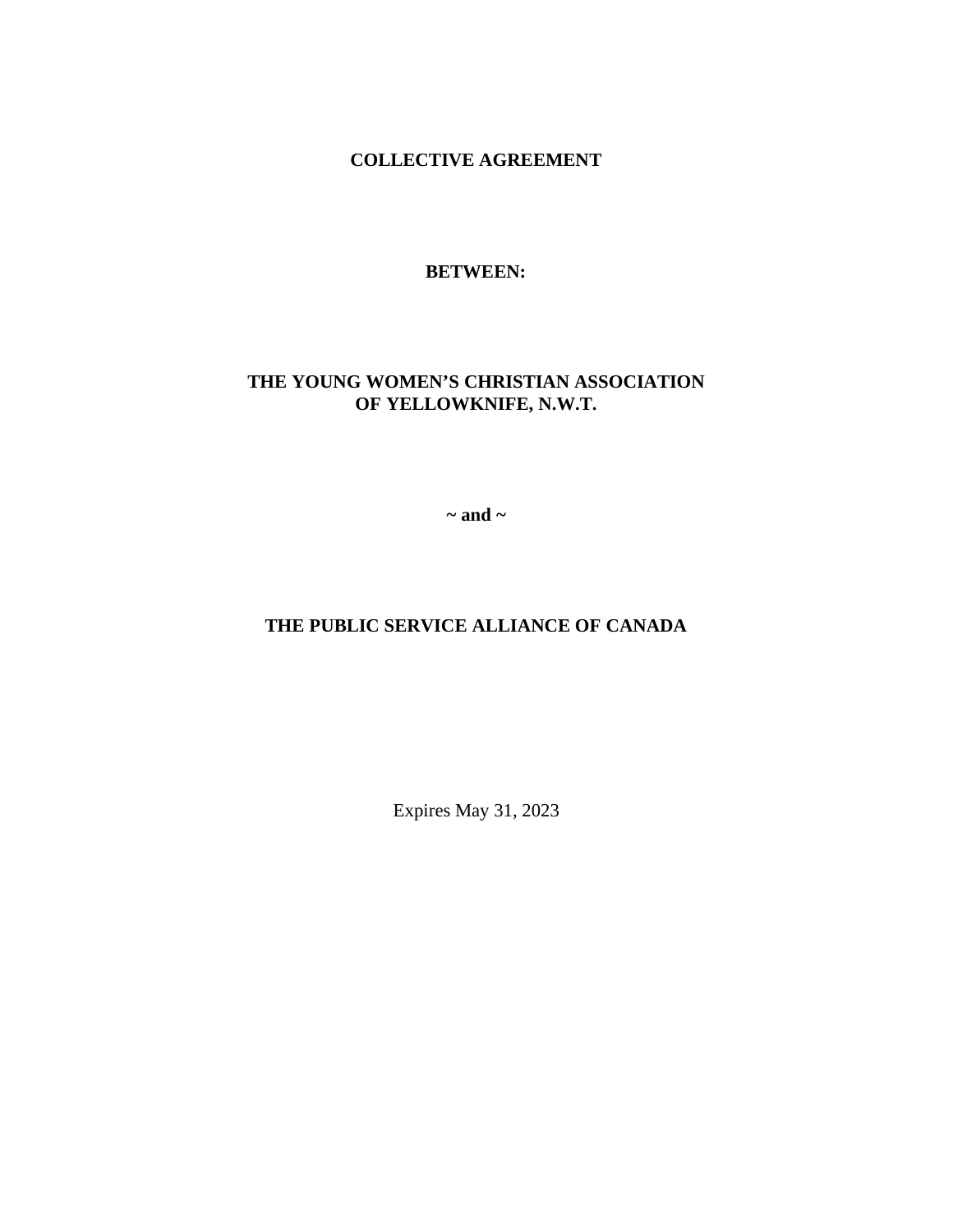# **TABLE OF CONTENTS**

| 23 |
|----|
| 24 |
|    |
|    |
|    |
|    |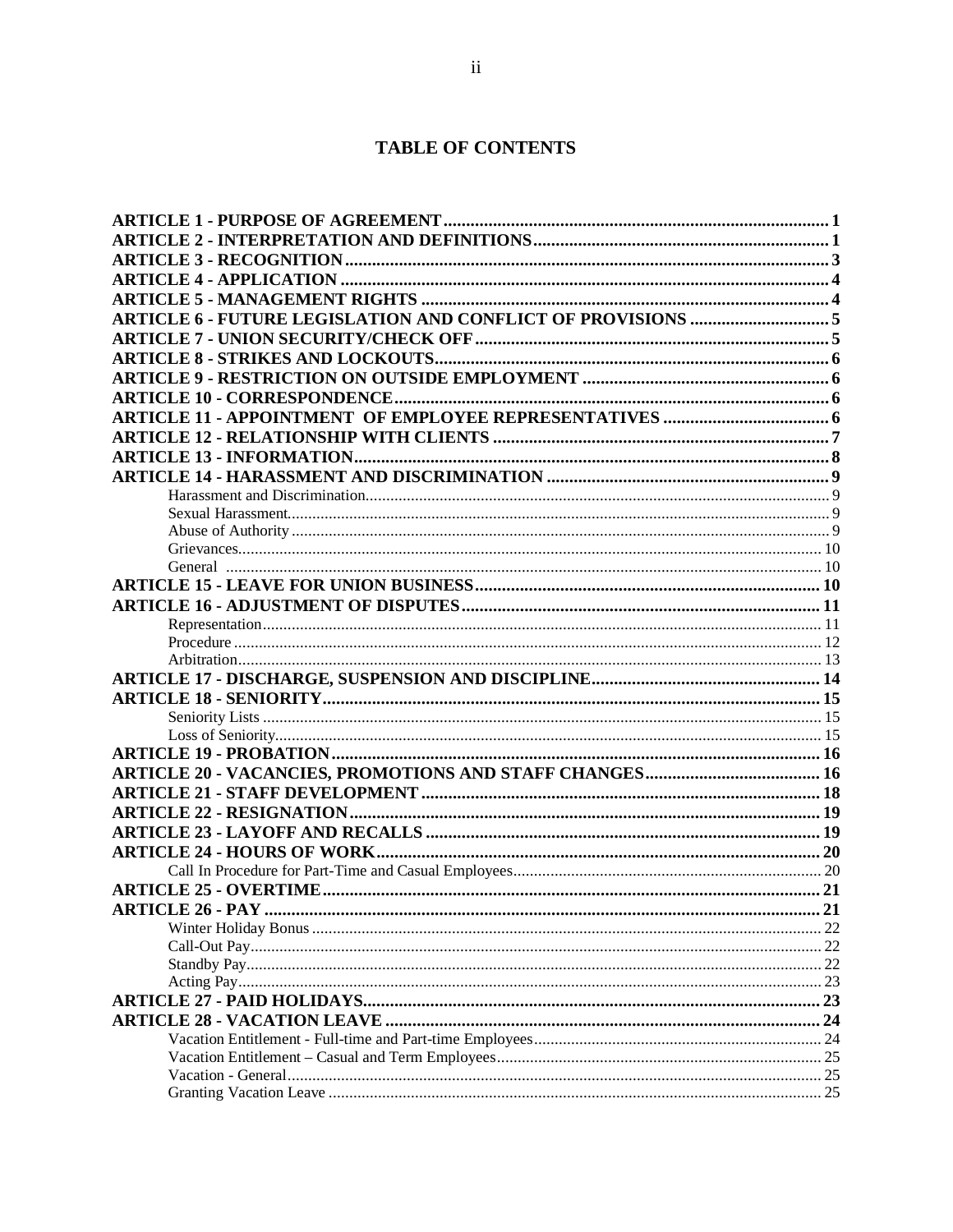| 26 |
|----|
|    |
|    |
| 27 |
|    |
|    |
|    |
|    |
|    |
|    |
|    |
|    |
|    |
|    |
|    |
|    |
|    |
|    |
|    |
| 33 |
|    |
|    |
|    |
|    |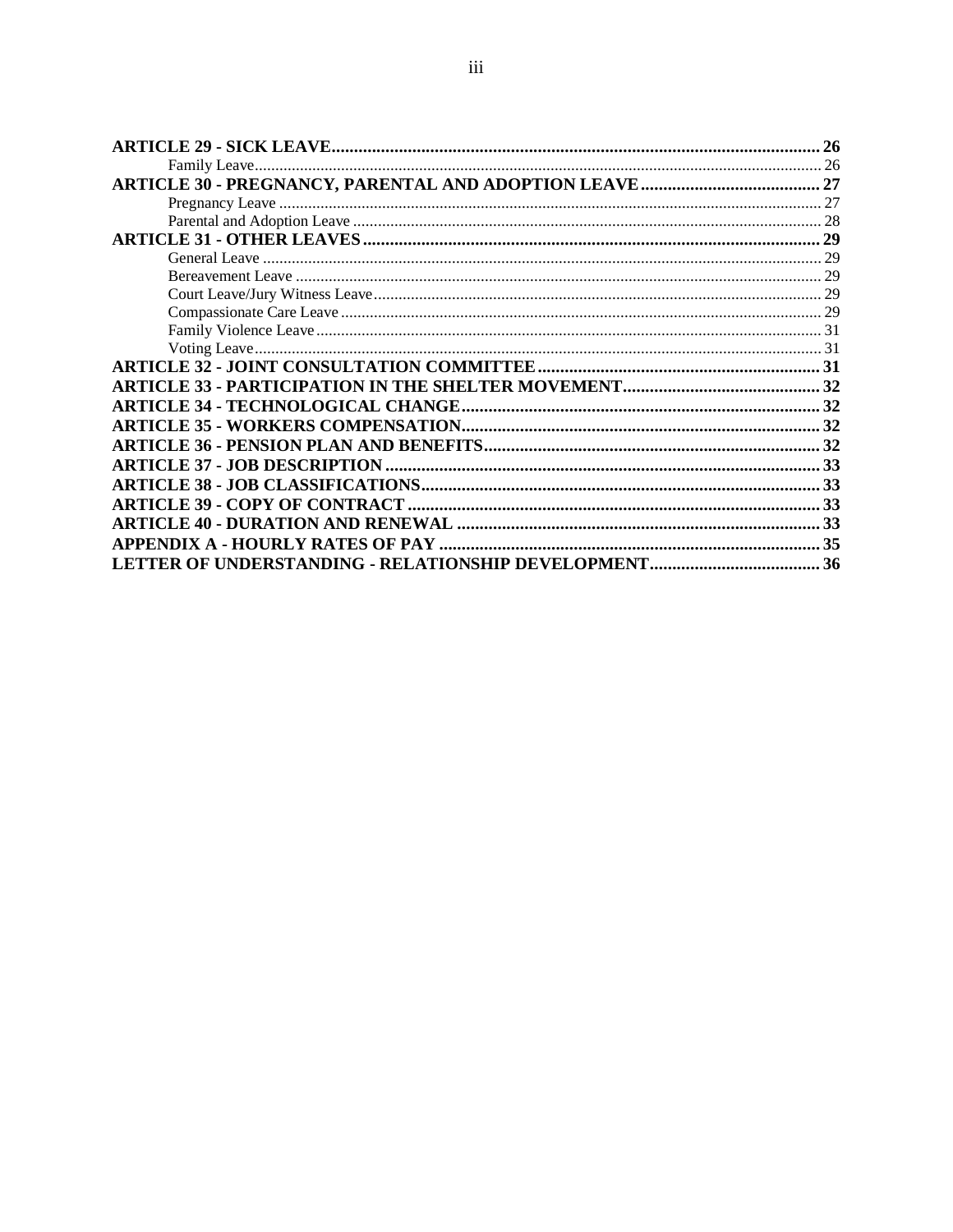## **ARTICLE 1 - PURPOSE OF AGREEMENT**

- 1.01 The purpose of this Agreement is to maintain harmonious and mutually beneficial relationships between the Employer, the employees, and the Union, to set forth the rights of the parties, certain terms and conditions of employment relating to pay, hours of work, employee benefits, and general working conditions affecting employees covered by this Agreement and to ensure that all reasonable measures are provided for the safety and occupational health of the employees.
- 1.02 The parties to this Agreement share a desire to improve the quality, increase the productivity and to promote the well-being of the employees to the end that the Employer will be well and efficiently served. Accordingly, the parties are determined to establish, within the framework provided by law, an effective working relationship at all levels in which members of the Bargaining Unit are employed.

# **ARTICLE 2 - INTERPRETATION AND DEFINITIONS**

- 2.01 For the purpose of this Agreement:
	- (a) "Abandonment of position" means an employee is absent without leave and has not contacted the Employer for four (4) consecutive shifts.
	- (b) "Agreement" and "Collective Agreement" means this Collective Agreement.
	- (c) "Bargaining Unit" means all employees of the Young Women's Christian Association of Yellowknife, N.W.T. at Sutherland House, Fort Smith, Northwest Territories, excluding the Shelter Manager, unless otherwise modified by agreement of the Employer and the Union, or by directive of the Canada Industrial Relations Board.
	- (d) "Spouse" is one of two persons legally married to one another, or an individual in a relationship who has lived with another person for a period of at least one (1) year, has publicly represented that person as her spouse, and continues to live with that person as if that person were her spouse.
	- (e) "Continuous Employment" and "Continuous Service" means uninterrupted employment with the Employer; and
		- (i) with reference to re-appointment of a layoff, an employee's employment in the position held at the time of layoff, and the employee's employment in the position to which the employee is appointed, shall constitute continuous employment, provided the employee's re-appointment occurs within one (1) year of layoff;
		- (ii) where an employee, other than a casual employee, ceases to be employed for a reason other than dismissal, resignation, abandonment of position or rejection on probation and is re-employed within a period of one (1) year, the employee's periods of employment for purposes of calculating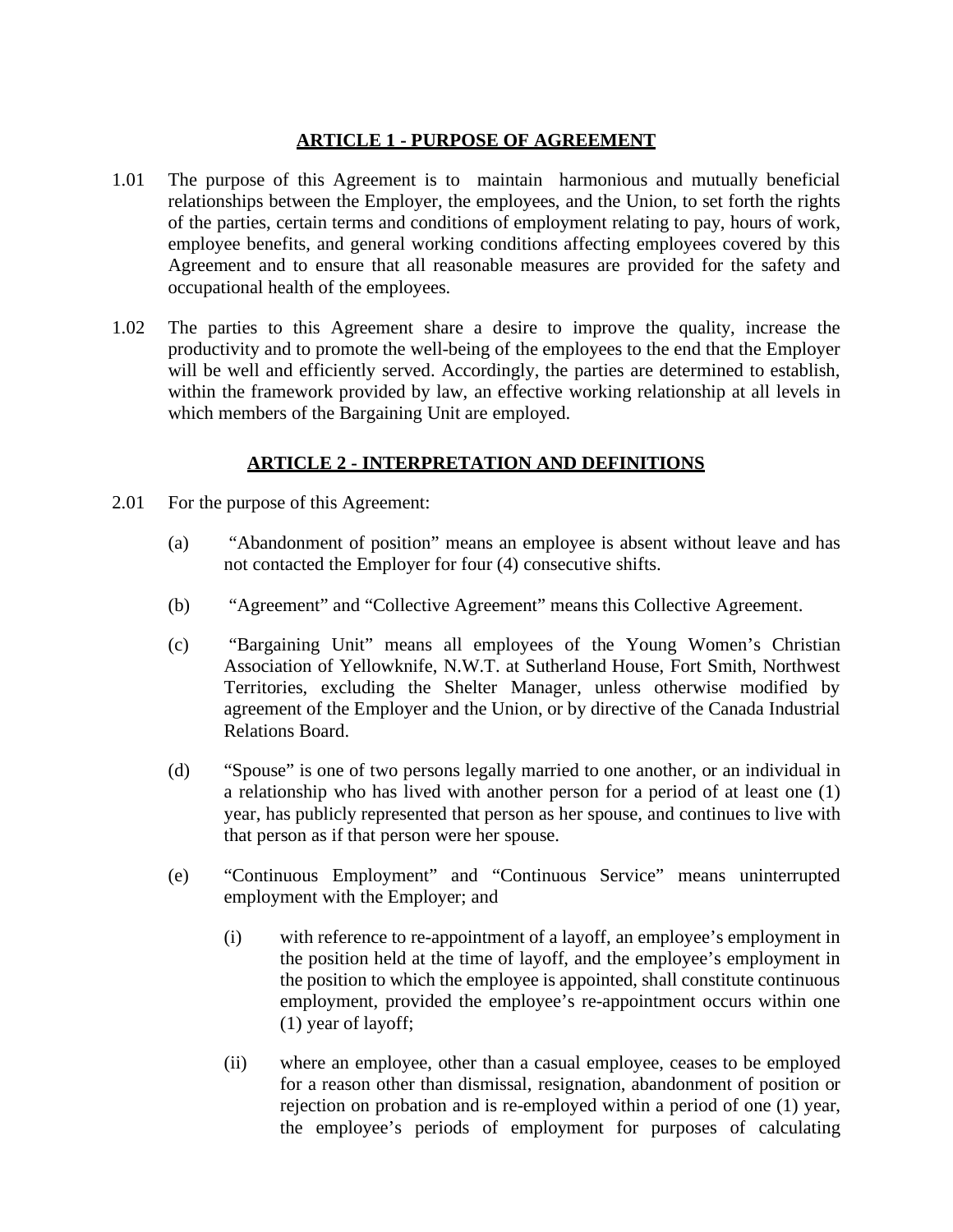entitlement to pension, sick leave, vacation leave and vacation travel benefits shall be considered as continuous employment;

- (iii) for the purposes of casual employees, continuous employment includes periods of employment that have not been broken by a period of more than thirty (30) days;
- (iv) Where a casual employee is subsequently hired as a full-time or part-time employee, the employee shall be credited with their period of continuous employment accumulated as a casual employee, provided their employment has not been broken by a period of more than thirty (30) days, for the purposes of probation.
- (f) "Employee" means a person in the Bargaining Unit and includes:
	- (i) A "Full Time Employee" which means an employee regularly scheduled to work more than 35 hours of work per week, or who works more than 35 hours per week when those hours are averaged according to the averaging permit issued by Employment Standards.
	- (ii) A "Part-Time Employee" which means an employee regularly scheduled to work more than 19 hours per week and less than the full-time regular hours of work per week.
	- (iii) A "Term Employee" which means a person who is hired on a term basis for a full-time or part-time position:
		- A. for a specific job of more than four (4) calendar months;
		- B. to replace a full-time or part-time employee who is on approved leave of absence for a period in excess of four (4) calendar months; or
		- C. to replace a full-time or part-time employee who is on leave due to illness or injury where the employee has indicated the duration of such leave will be in excess of four (4) months;
- (g) A "Casual Employee" which means a person who
	- (i) is regularly scheduled for a period of four (4) calendar months or less for a specific job, provided that the Employer agrees not to create an artificial break in service in order to prevent a casual employee from accessing the rights and benefits accorded to a term or part-time employee; or
	- (ii) relieves for absences, the duration of which is four (4) calendar months or less; or
	- (iii) works on a call-in basis and is not regularly scheduled; or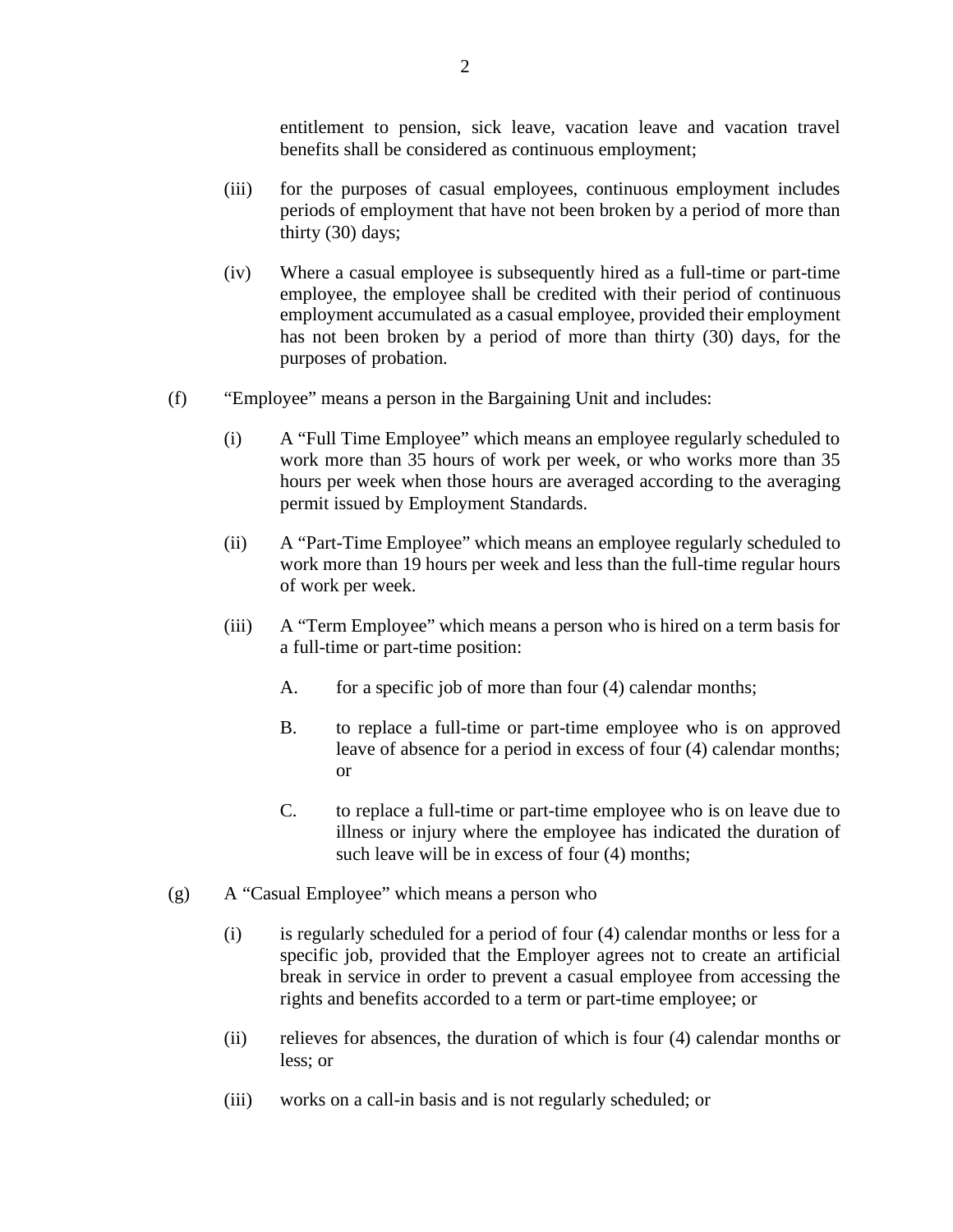- (iv) is not required to work a specified number of hours in any given work-week but who is scheduled to work on an as-needed basis, for 19 hours or less per week or 994 hours or less in a calendar year.
- (h) "Employer" is Young Women's Christian Association of Yellowknife, N.W.T.
- (i) "Family Violence" means "family violence" as defined in subsection 1(2) of the *Protection Against Family Violence Act.*
- (j) "Fiscal Year" means the period of time from April 1 in one year to March 31 in the following year.
- (k) "Grievance" means a complaint in writing that an employee, the Union or the Employer submits to be processed through the grievance procedure.
- (l) "Holiday" means the twenty-four (24) hour period commencing at 12:01 a.m. of a day designated as a paid holiday in this Agreement.
- (m) "Layoff" means an employee whose employment has been terminated because of lack of work, lack of funding, or because of the discontinuance of a function, and who is suitable for continued employment with the Employer.
- (n) "Leave of Absence" means absence from duty with the Employer's permission.
- (o) "Overtime" means work performed by an employee, at the request of the Employer, in excess of the regularly scheduled hours of work. In the case of part-time, casual and term employees, overtime means work performed by the employee in excess of the regular hours of work for a full-time employee in the same position.
- (p) "Rates of pay" shall be set out in Appendix A of this Collective Agreement.
- (q) "Union" means the Public Service Alliance of Canada as represented by its agent the Union of Northern Workers.
- (r) "Week" for the purposes of this Agreement shall be deemed to commence at 12:01 a.m. on Monday and terminate at midnight on the following Sunday.
- 2.02 Except as otherwise provided in this Agreement, expressions used in this Agreement, if defined in the Interpretation Act, but not defined elsewhere in this Agreement have the same meaning as given to them in the Interpretation Act.

## **ARTICLE 3 - RECOGNITION**

3.01 The Employer recognizes the Public Service Alliance of Canada as the sole bargaining agent of all employees of 10717-U as named in the certificate issued by the Canada Industrial Relations Board, issued January 8, 2015.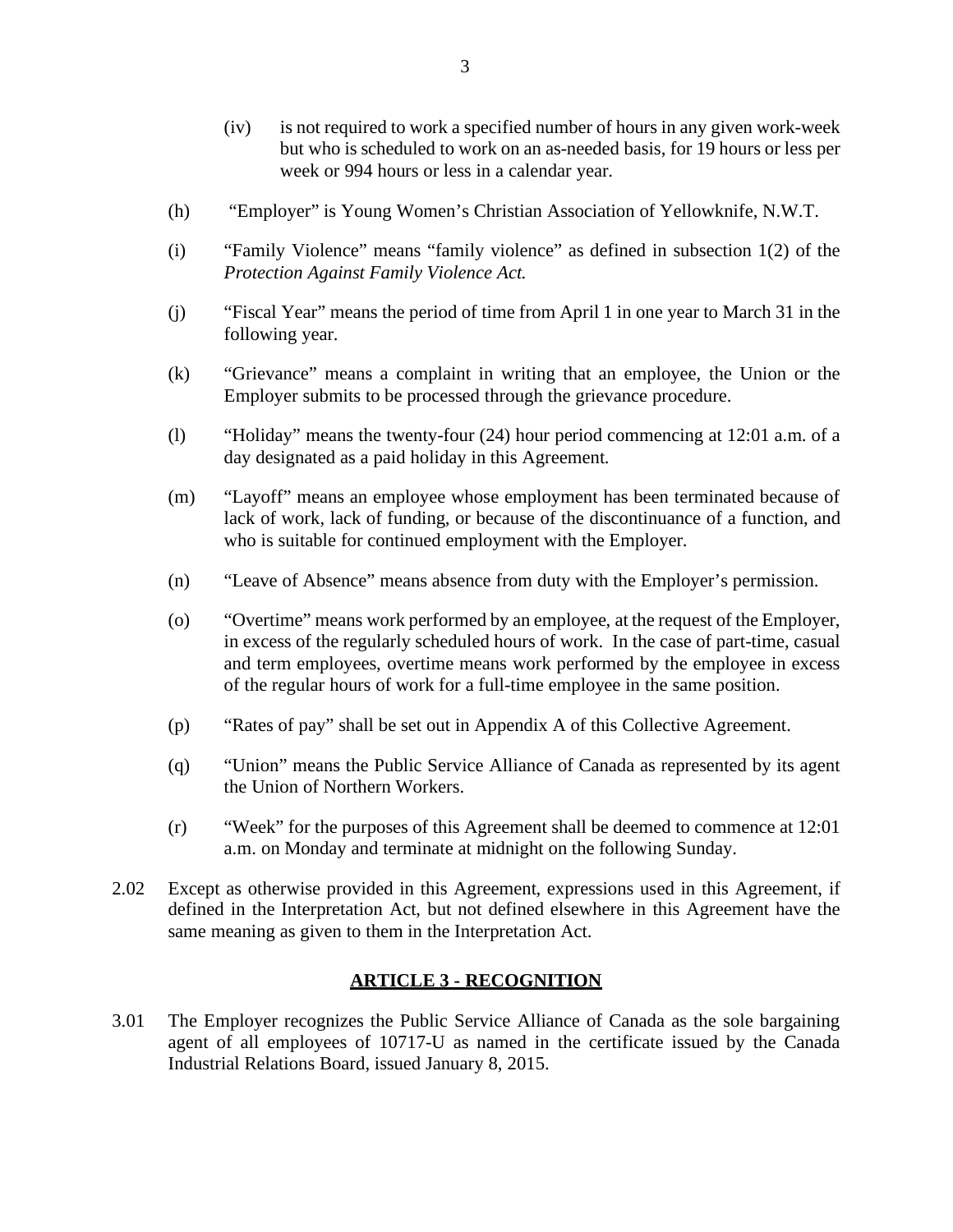- 3.02 In the event that the Employer creates a new position (which did not exist in the CIRB certificate noted in 3.01), it undertakes to inform the Union of the creation of this new position together with the Employer's position as to whether such position is to be recognized as being part of the bargaining unit. Upon a written request from the Union within forty-five (45) days of notification to this effect, the Employer shall meet with the Union in order to discuss the Employer's position on the inclusion or exclusion of this position in the bargaining unit.
- 3.03 In the event that the parties fail to agree on whether the position shall be included or excluded, either party may refer the case to the Canada Industrial Relations Board for a decision.

# **ARTICLE 4 - APPLICATION**

- 4.01 The provisions of this Collective Agreement shall apply to the employees, the Union and the Employer.
- 4.02 Unless otherwise provided, Part-time employees shall be entitled to all benefits provided under this Agreement, in the same proportion as their weekly hours of work compared to the standard work week.
- 4.03 Casual employees shall be entitled to receive vacation pay, as detailed under this Collective Agreement, but no other benefits.

# **ARTICLE 5 - MANAGEMENT RIGHTS**

- 5.01 The Employer reserves all rights not specifically restricted or abrogated by the provisions of this Collective Agreement.
- 5.02 Without limiting the generality of the foregoing, the Union acknowledges that it shall be the exclusive right of the Employer to operate and manage its business, including the right to:
	- (a) maintain order, discipline and efficiency;
	- (b) make and enforce, from time to time, rules and regulations to be observed by an employee which are not in conflict with any provisions of this Collective Agreement;
	- (c) direct the working force and to create new positions and work units and to determine the number of employees, if any, needed from time-to-time in any work unit or position and to determine whether or not a position or work unit will be continued or declared redundant;
	- (d) hire, promote, transfer, layoff and recall;
	- (e) demote, discipline, suspend or discharge for just cause.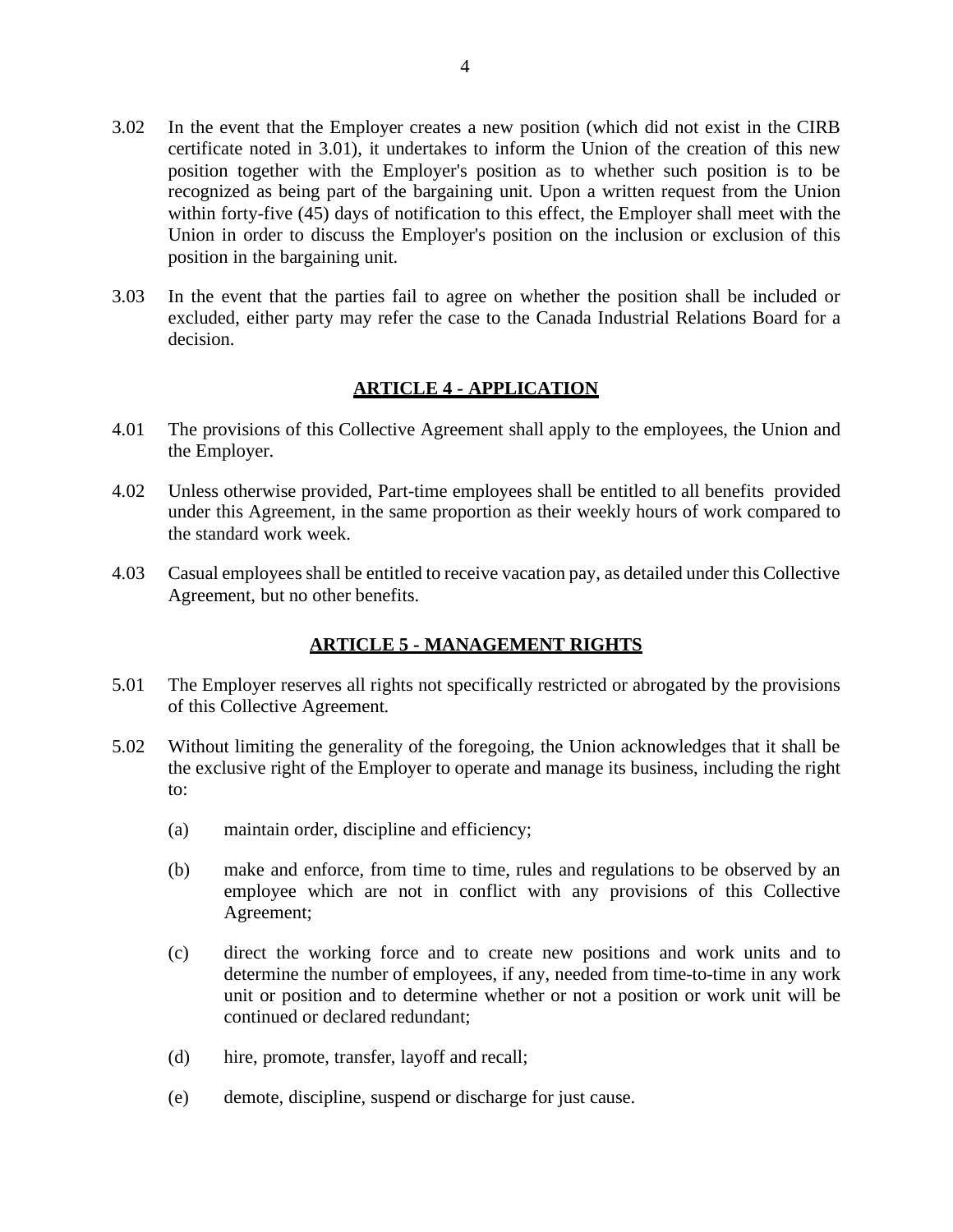#### **ARTICLE 6 - FUTURE LEGISLATION AND CONFLICT OF PROVISIONS**

- 6.01 In the event that any law passed by Parliament, or the Northwest Territories Legislative Assembly renders null and void or alters any provision of this Agreement, the remaining provisions of the Agreement shall remain in effect for the term of the Agreement. When this occurs the Collective Agreement shall be re-opened upon the request of either party and negotiations shall commence with a view to finding an appropriate substitute for the annulled or altered provision.
- 6.02 Where there is any conflict between the provisions of this Agreement and any regulation, direction or other instrument dealing with terms and conditions of employment issued by the Employer the provisions of this Agreement shall prevail.

## **ARTICLE 7 - UNION SECURITY/CHECK OFF**

- 7.01 Effective the first (1st) of the month following the signing of this Agreement, the Employer will, as a condition of employment, deduct an amount equal to the amount of Union dues from the pay of all employees in the Bargaining Unit. All employees covered by this Agreement shall, as a condition of employment, become and remain members of the Union in good standing.
- 7.02 The Union shall inform the Employer in writing of the percentage to be checked off for each employee. The amounts deducted in accordance with clause 7.01 shall be remitted to the Comptroller of the Alliance by cheque monthly and shall be accompanied by particulars identifying each employee and the deductions made on her behalf.
- 7.03 For the purpose of applying clause 7.01, deductions from earnings for each employee in respect of each calendar month will start with the first full calendar month of employment to the extent that earnings are available. Where an employee does not have sufficient earnings in respect of any bi-weekly period to permit deduction, the Employer shall not be obligated to make such deductions from subsequent salary.
- 7.04 The Union agrees to indemnify and save the Employer harmless against any claim or liability arising out of the application of this Article, except for any claim or liability arising out of an error committed by the Employer which shall be limited to the amount actually involved in the error. If such an error is made:
	- (a) Where the error results in the employee being in arrears for dues deductions, recovery is to be made by deducting one (1) additional deduction each month in an amount not to exceed the established monthly deduction until the arrears are recovered in full; or
	- (b) Where the error results in an over deduction and the monies have not been remitted to the Union, the Employer shall reimburse the employee.
- 7.05 The Employer shall ensure that T4s issued to employees in the bargaining unit show the amount deducted for union dues and remitted to the Union.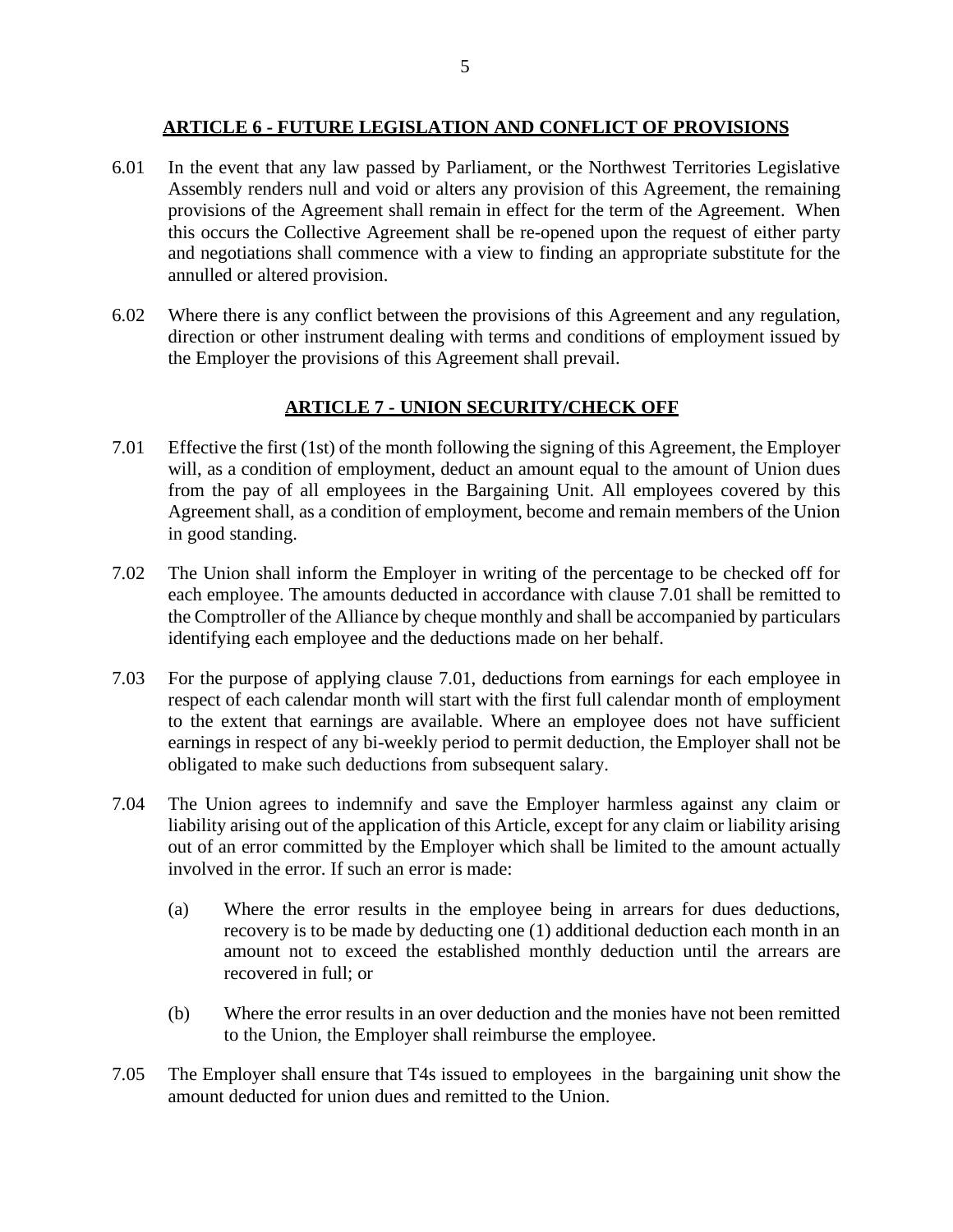#### **ARTICLE 8 - STRIKES AND LOCKOUTS**

8.01 There shall be no lockout, closing of a place of employment, a suspension of work by the employer or a refusal by the employer to continue to employ a number of employees, which is done to compel other employees to agree to terms or conditions of employment by the Employer and no interruption or impeding of work, work stoppage, strike, sit-down, slowdown, or any other interference with production by any employees during the term of this Agreement.

# **ARTICLE 9 - RESTRICTION ON OUTSIDE EMPLOYMENT**

- 9.01 When an employee wishes to carry on any business or employment outside the employee's regularly scheduled hours of duty, the employee shall notify the Employer in writing of the nature of such business or employment.
- 9.02 When the Employer desires to prohibit an employee's engagement in business or employment outside her regularly scheduled hours of duty such employee will be notified in writing together with the reason for withholding such permission.
- 9.03 Employees are prohibited from carrying on any business or employment outside their regularly scheduled hours of duty when such business or employment is such that:
	- (a) a conflict of duties may develop between an employee's regular work and the employee's outside interests; and
	- (b) certain knowledge and information available only to employees place the individual in a position where the employee can exploit the knowledge or information for personal gain.

## **ARTICLE 10 - CORRESPONDENCE**

- 10.01 All correspondence between the Employer and the Local Union, arising out of this Agreement or incidental thereto, shall pass to and from the Executive Director or her designate and the President of the Local or her designate.
- 10.02 It is the duty of each employee to ensure that the Employer has on file a current copy of the employees address and telephone number. Notices required to be sent to an employee will be deemed to have been received if they are sent to the last address on file.

# **ARTICLE 11 - APPOINTMENT OF EMPLOYEE REPRESENTATIVES**

- 11.01 The Employer acknowledges the right of the Union to appoint employees as Representatives of the Union.
- 11.02 The Union agrees to limit the appointment of Representatives to a reasonable number.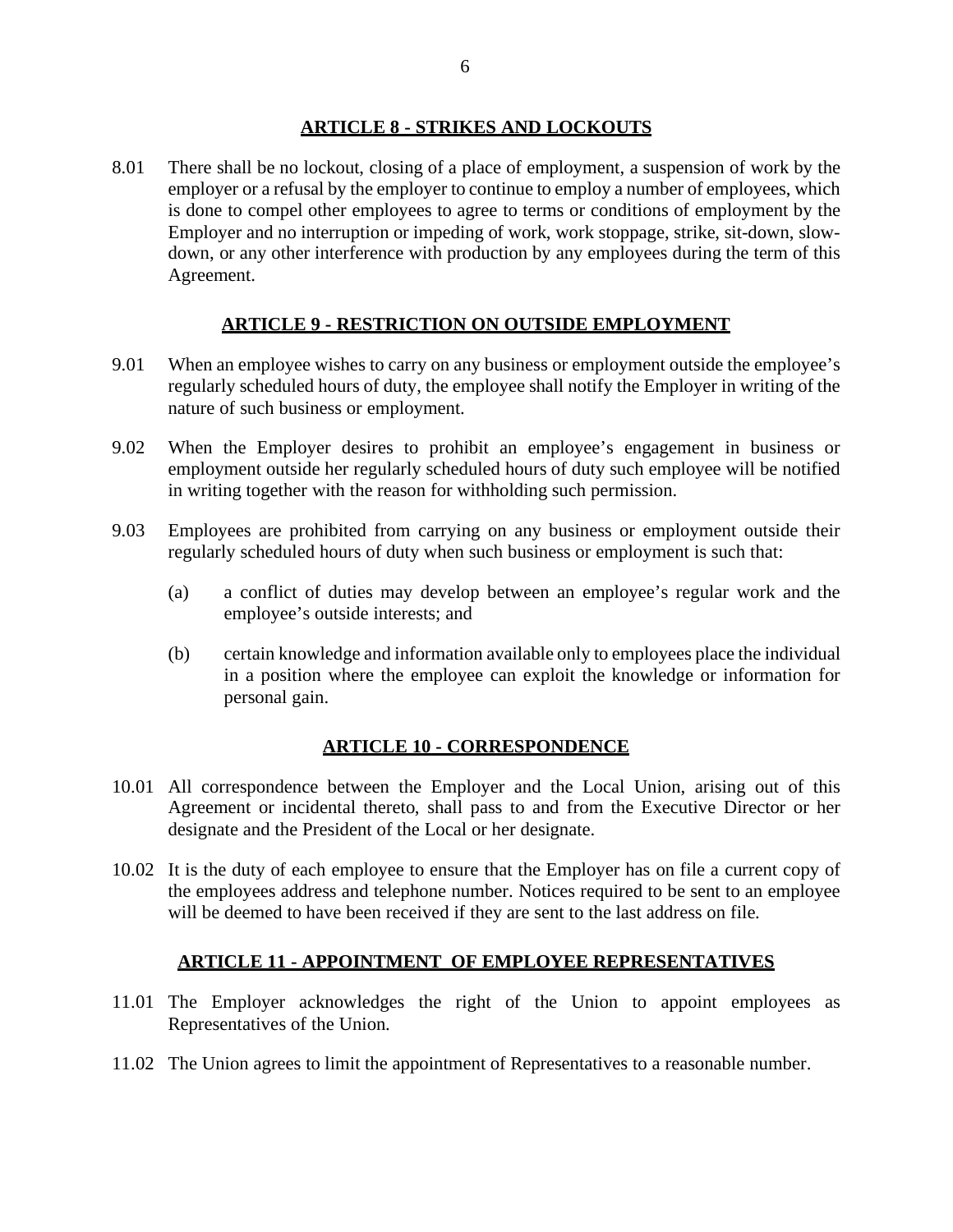- 11.03 The Union shall provide the Employer with a list of the Local's officers and stewards and of any revisions that may be made from time to time, which shall be provided in writing to the Employer within seven (7) calendar days of any change. Management will not be required to recognize a Local Representative until so informed in writing.
- 11.04 On request and with a reasonable amount of advance notice, a representative of the Public Service Alliance of Canada or the Union of Northern Workers may be granted access to the work premises to attend meetings with the Employer to deal with matters arising out of this Collective Agreement.
- 11.05 The Employer acknowledges the rights and duties of Union Stewards to assist aggrieved employees in the preparation and presentation of their grievances in accordance with the grievance procedure and that it may be necessary for them to leave their work to assist in the investigation or handling of a grievance/possible grievance. Therefore, if a Steward must leave work to investigate a complaint of an urgent nature or to attend a meeting with management, the Steward shall obtain the permission of their immediate supervisor before leaving the work area. Similarly, if entering another work area, the Steward shall first obtain permission of that supervisor. Such permission will not be unreasonably withheld. When resuming normal duties, the Steward shall report back to their immediate supervisor. In accordance with this understanding, the Steward shall be granted leave with pay for scheduled hours of work to perform these functions.
- 11.06 An aggrieved employee and the employee's representative shall not suffer any loss of pay or benefits for the time spent during their scheduled working hours while meeting with management in the grievance process.

# **ARTICLE 12 - RELATIONSHIP WITH CLIENTS**

- 12.01 The Employer's and employee's primary obligation is to provide confidential services without discrimination to any woman and child.
- 12.02 Clients must be treated with consideration and in a fair and just manner. Employees are required to demonstrate respect for others, as well as for the rights and opinions of others.
- 12.03 Behaviour that communicates acceptance and accommodation of diversity will be the norm. Each employee shall ensure that her personal values do not interfere with the service offered to any woman or child. Services shall be delivered without discrimination on any basis, including but not limited to ethnicity, place of origin, religion, race, sexual orientation, gender identity and economic status.
- 12.04 Employees have an obligation to inform the client of all services related to her situation.
- 12.05 Employees shall ensure that women and children receive the services that each one may require from Sutherland House, in a fair and respectful manner.
- 12.06 It is recognized the needs of the child may be different from the needs of the mother and that employees shall report cases of child abuse.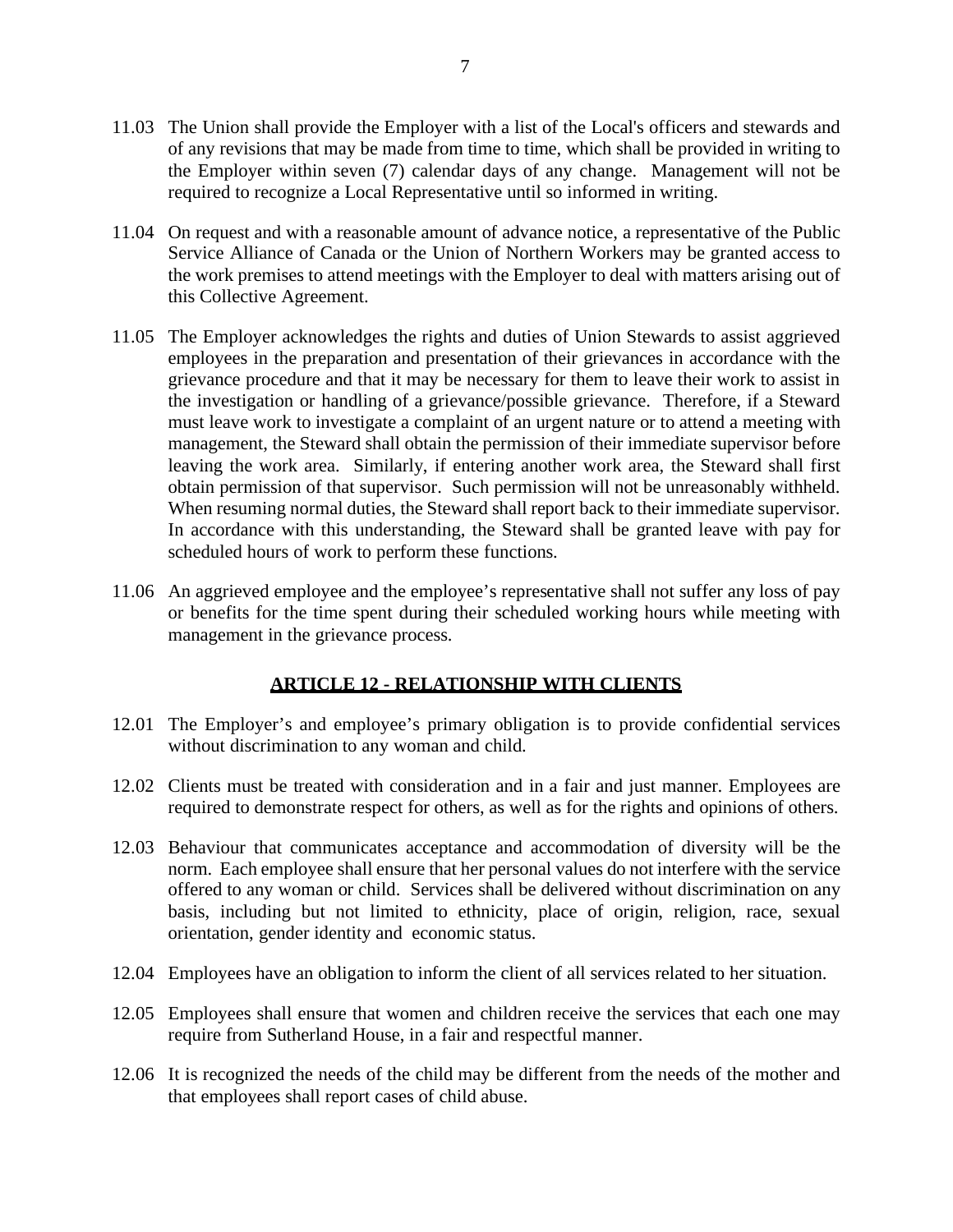- 12.07 No employee shall take advantage of relationships with clients for personal or financial gain or the personal or financial gain of relatives, friends or co-workers. (e.g. accepting gifts or soliciting clients).
- 12.08 The power inherent in the positions held by employees should not be exploited as this negatively impacts the safety and security of Sutherland house clients and employees.
- 12.09 A relationship between an employee and a client or member of the client's family shall not influence positively or negatively the service provided to the woman or child.
- 12.10 Subject to Article 12.11, no employee shall limit the access of a client or potential client to Sutherland House, or its services, without authorization from the Manager.
- 12.11 In situations where a client or potential client is acting out violently, an employee shall have the right to limit access to that individual and shall document this decision in the shelter log book.

## **ARTICLE 13 - INFORMATION**

- 13.01 On request the employee's supervisor, and on reasonable advance notice, an employee shall be informed of the employee's time and attendance record, leave accrual and usage, time in lieu, sick leave credits and shall be provided with other documents related to pay.
- 13.02 There shall be only one (1) employee personnel file per employee which shall be held in the office of the manager. Upon request by an employee, with reasonable advance notice, to the manager, the Employer shall allow the employee to view the employee's personnel file in the presence of the Employer and during the manager's hours of operation. The employee shall be provided a copy of any document on the file requested by the employee. All documents not previously provided to the employee shall be provided by the Employer free of charge to the employee; the employee shall pay a fee of \$0.20 for any additional copies of documents the employee has previously received.
- 13.03 An employee shall have the right to comment and to make a copy of any document to which they have access in their personnel file and any such comment shall become part of the record. When preparing the comment, the employee shall include the following information: the employee's full name, signature and the date on which the comment is written.
- 13.04 The employee's signature on a record indicates that the employee has read and understood the contents of the record and shall not be interpreted as concurrence with the statements contained therein.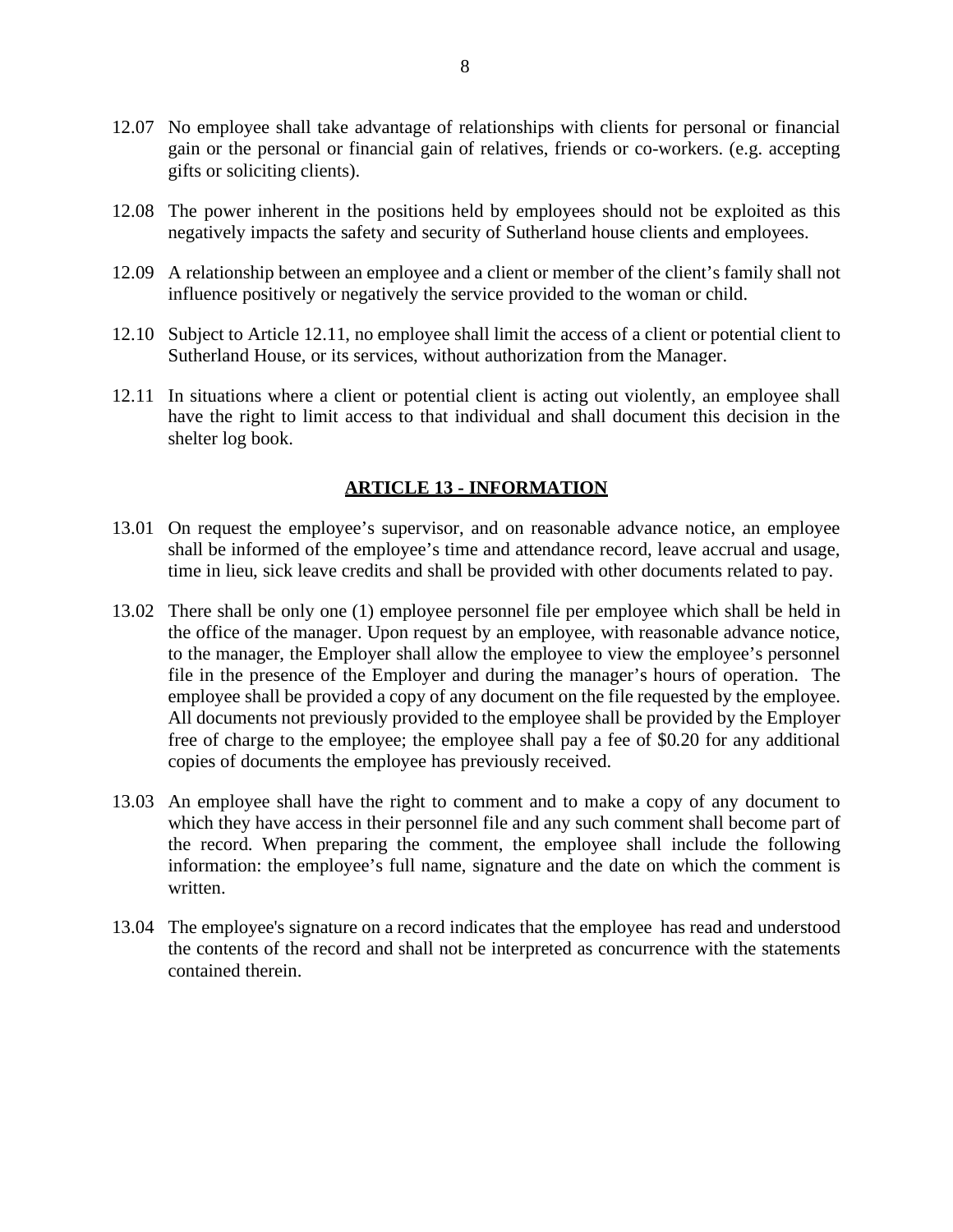## **ARTICLE 14 - HARASSMENT AND DISCRIMINATION**

#### Harassment and Discrimination

- 14.01 The Employer is committed to providing a work environment that is free from harassment and discrimination and where the dignity and self-esteem of every individual are respected. The Employer considers harassment to be serious misconduct that will not be tolerated. All employees have the right to freedom from harassment in the workplace on the prohibited grounds as stated in the Northwest Territories Human Rights Act.
- 14.02 The Union also recognizes the right of employees to work in an environment free from harassment and discrimination and agrees to foster and promote such an environment. Employees shall treat each other in a fair and respectful manner and shall not engage in gossiping or bullying behaviour.
- 14.03 Harassment means engaging in a course of vexatious comment or conduct that is known or ought reasonably to be known to be unwelcome. The Employer, persons acting for the Employer, and co-workers are prohibited from engaging in harassment or discrimination on the basis of race, ancestry, place of origin, colour, ethnic origin, citizenship, creed, age, marital status, family status, sex, sexual orientation, gender identity, disability, record of offences or membership or activity in the Union.

#### Sexual Harassment

- 14.04 The Employer is committed to promoting a work environment which is free from sexual harassment. Every employee has the right to freedom from harassment in the workplace because of sex by the Employer or Agent of the Employer or by another employee.
- 14.05 Sexual harassment is defined as any conduct, gesture or contact of a sexual nature that:
	- (a) is likely to cause offence or humiliation; or
	- (b) that might, on reasonable grounds, be perceived by an employee as placing a condition of a sexual nature on employment or on any opportunity for training or promotion.
- 14.06 A grievance under this Article may be initiated at any step of the grievance procedure. Grievances under this Article will be handled with all possible confidentiality and dispatch.

#### Abuse of Authority

14.07 Abuse of authority occurs when an individual improperly uses the power and authority inherent in their position to endanger an employee's job, undermine the employee's ability to perform that job or threaten the economic livelihood of an employee. It includes intimidation, gossiping, bullying, demeaning, threats, blackmail or coercion.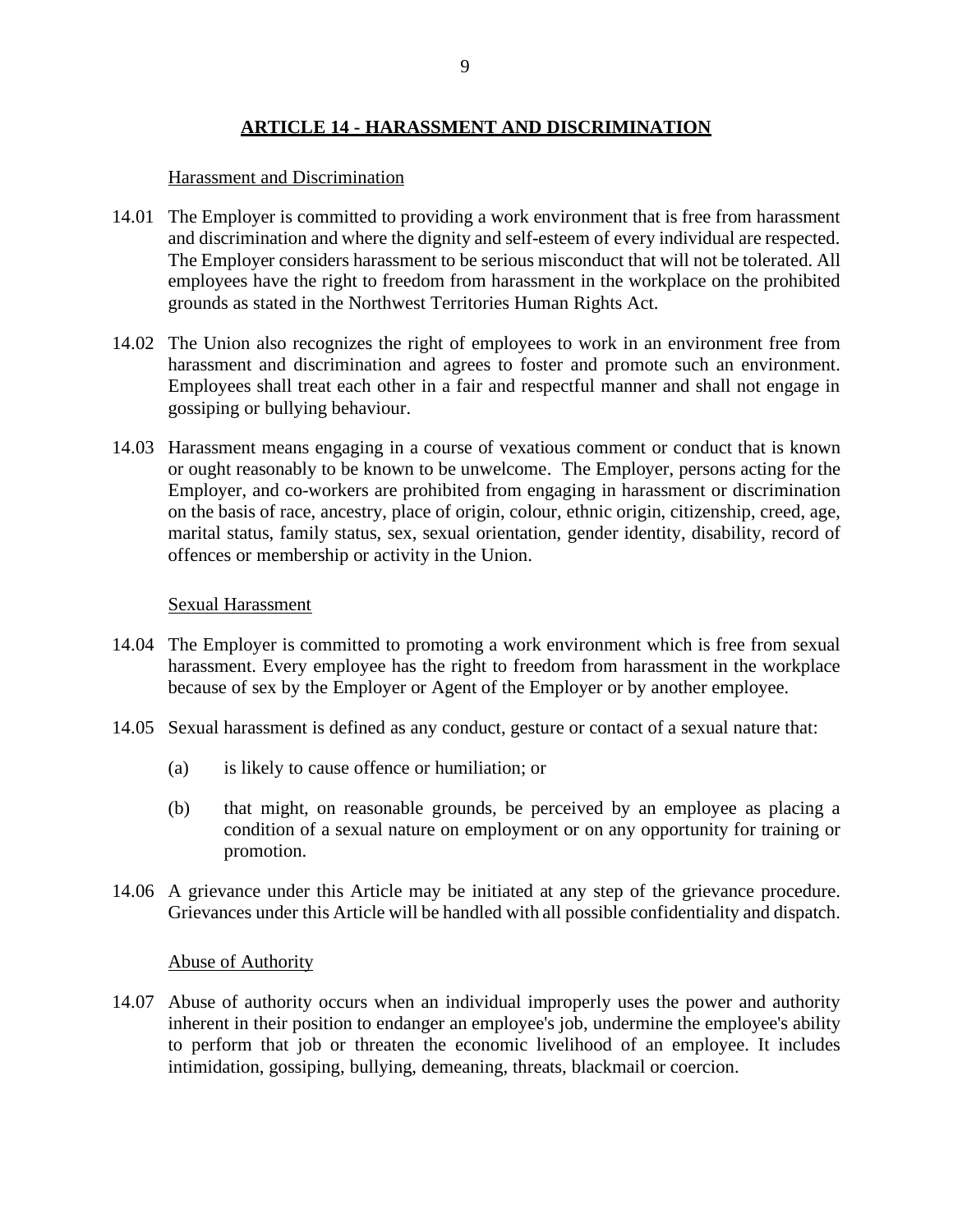#### **Grievances**

- 14.08 If an employee files a grievance regarding discrimination or workplace harassment in accordance with this Article, the grievance will be held in abeyance pending the application of the Employer's harassment policy. In the event that the matter is not resolved through the application of the Employer's harassment policy, the employee may proceed with the grievance, and Article [16.06](#page-14-0) (step one of the grievance procedure) will apply.
- 14.09 If the employee's supervisor is the subject of the complaint, the complaint shall be brought to the attention of the Executive Director and the grievance will be held in abeyance pending the application of the Employer's harassment policy. In the event that the matter is not resolved through the application of the Employer's harassment policy and the employee proceeds with the grievance, the first level of the grievance procedure will be waived and step two of the grievance procedure will apply.

## General

- 14.10 No employee shall suffer any reprisals for having filed a complaint in good faith or for having co-operated in a harassment investigation. The manager and Executive Director are responsible for ensuring that employees are protected from retaliation for having filed a complaint or co-operated in an investigation.
- 14.11 The parties agree that the provisions of the Northwest Territories Human Rights Act shall form part of this Collective Agreement.
- 14.12 The Employer shall make every reasonable effort to find alternate employment within its employ for an employee who becomes unable to carry out her normal work functions as a result of a physical or mental disability arising as a result of her employment with the Employer.

## **ARTICLE 15 - LEAVE FOR UNION BUSINESS**

- 15.01 Employees entitled to receive leave without pay under this Article shall have their regular salary undisrupted during such leave. The Union will reimburse the Employer for all costs associated with such leave without pay as per this article. It is understood that such leave requests will not be unreasonably denied.
- 15.02 Subject to reasonable advance notice, the Employer will grant leave of absence without pay to two (2) employees for the purpose of preparing for contract negotiations on behalf of the Union, for a maximum of one (1) day.
- 15.03 Subject to reasonable advance notice, leave with pay will be granted for face-to-face negotiations with the Employer for the renewal of the Collective Agreement.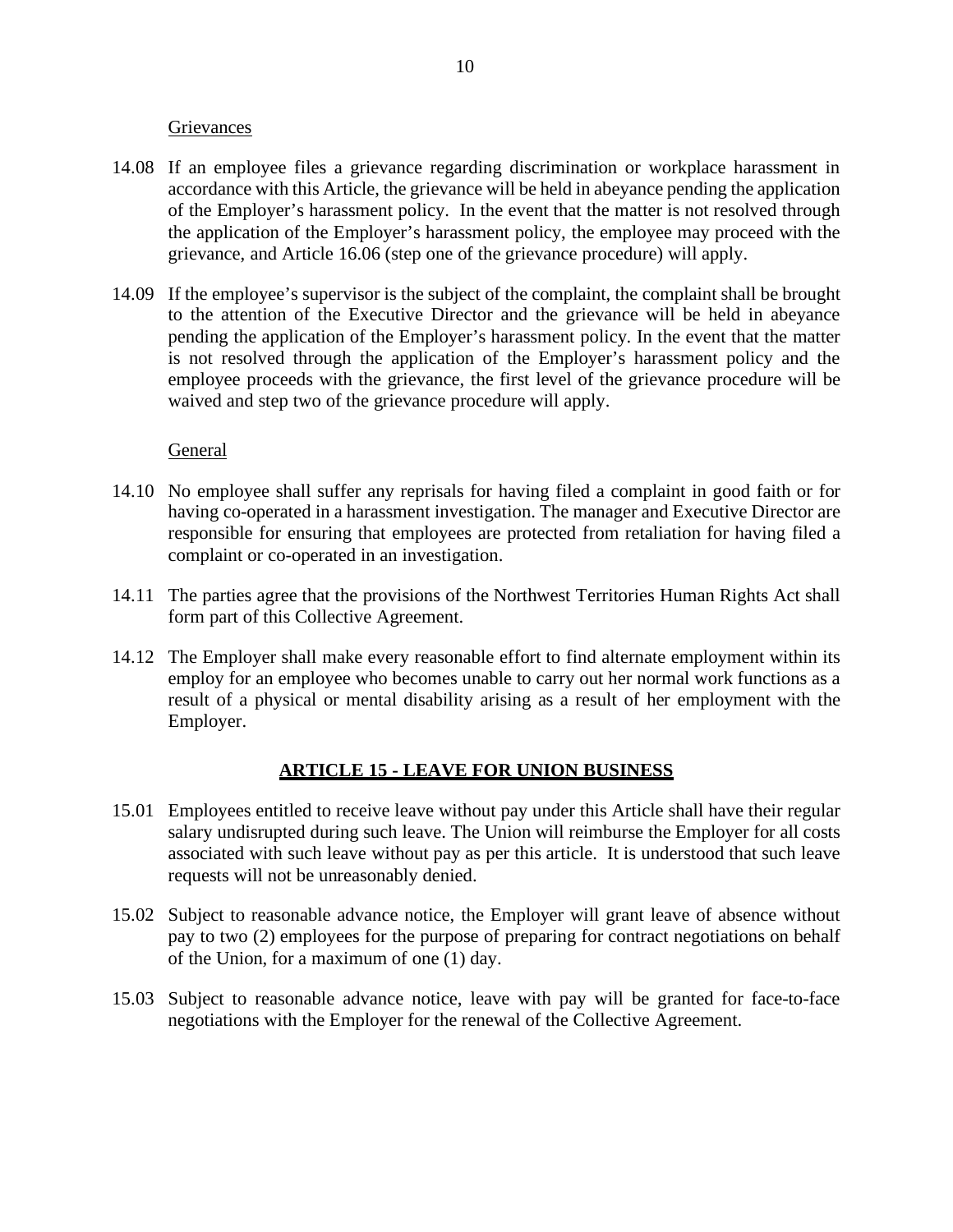- 15.04 Subject to operational requirements and on receipt of reasonable advance notice, in writing, the Employer will grant leave without pay as below. Upon written confirmation from the Union that the employee's attendance is reimbursable, the Employer will grant leave without pay to:
	- (a) One (1) employee to undertake training related to the duties of a representative;
	- (b) One (1) employee selected as a delegate to attend PSAC National Board of Directors' meetings, conferences and conventions of the PSAC and its Components, the Canadian Labour Congress and the Northwest Territories Federation of Labour;
	- (c) a reasonable number of employees for the purpose of doing work on behalf of the Union; and
	- (d) to members of the local Executive to attend Local Union meetings .
- 15.05 During leaves of absence granted under this Article, the Employer shall maintain the regular salary of such employee(s). The Union will reimburse the Employer for salary recovery and benefits recovery and an additional ten percent (10%) upon presentation of an invoice to the Union stating amounts for each employee involved.

# **ARTICLE 16 - ADJUSTMENT OF DISPUTES**

- 16.01 The Employer and the Union recognize that grievances may arise in each of the following circumstances:
	- (a) by the interpretation or application of a provision of this Agreement;
	- (b) disciplinary action resulting in a written letter of discipline, demotion, suspension, or a financial penalty; and
	- (c) dismissal from the Employer.
- 16.02 The procedure for the final resolution of the grievances listed in clause 16.01 is Arbitration.

#### **Representation**

- 16.03 If an employee so desires, they may be assisted and represented by the Union when presenting a grievance at any level.
- 16.04 Where an employee has been represented by the Union in the presentation of her grievance, the Employer shall provide the appropriate representative of the Union with a copy of the Employer's decision at each level of the grievance procedure at the same time that the decision is conveyed to the employee.
- 16.05 The Employer shall designate a representative at each level in the grievance procedure and shall inform each employee to whom the procedure applies of the name or title of the person so designated, to whom a grievance is to be presented.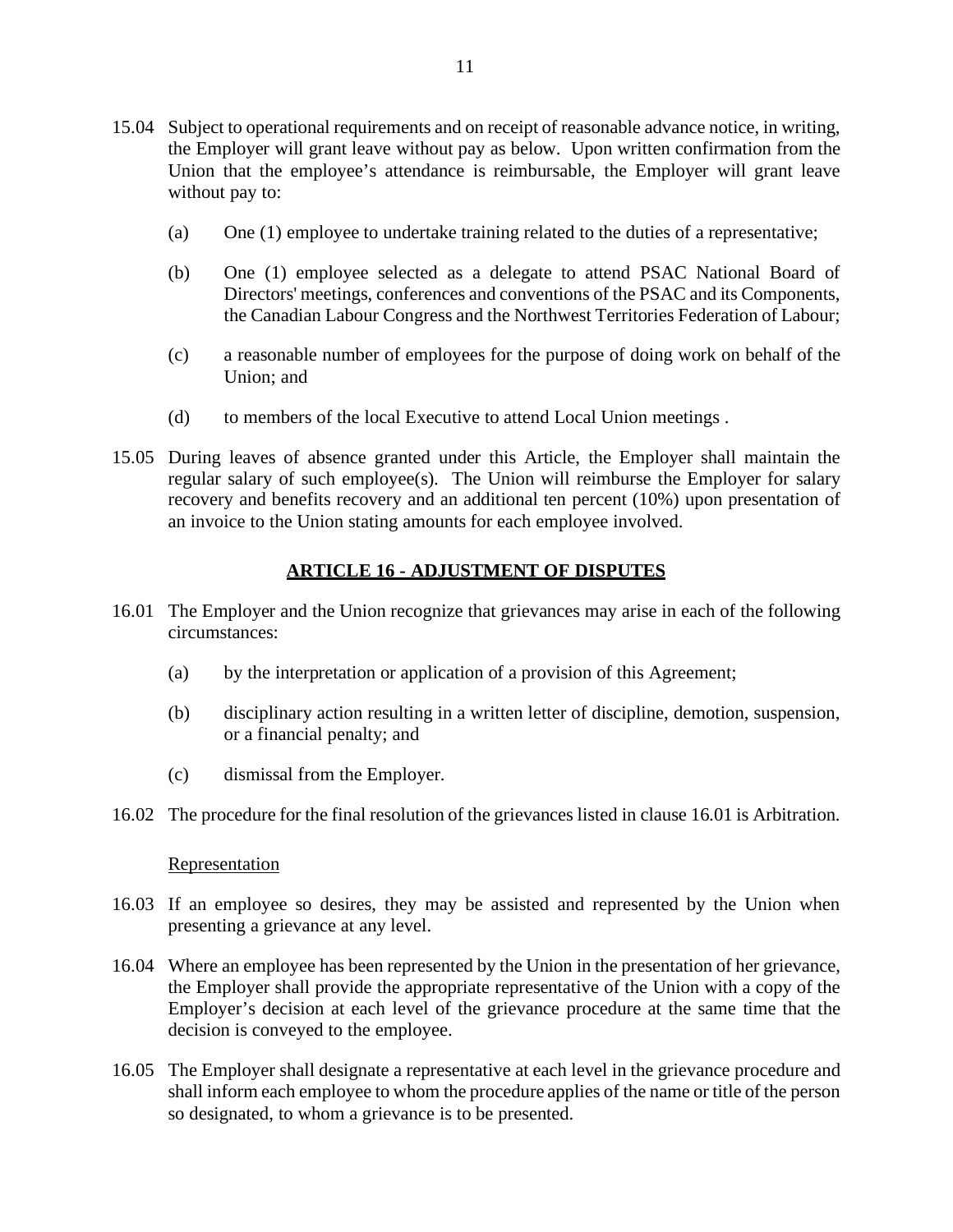#### Procedure

- <span id="page-14-0"></span>16.06 An employee shall present a grievance in writing to the first (1st) level of the procedure not later than the twenty-first (21st) calendar day after the date on which the employee is notified orally or in writing or on which the employee first becomes aware of the action or circumstances giving rise to the grievance. When filing a grievance, the employee shall make an effort to state the nature of the grievance, the circumstances from which it arose, the Articles alleged infringed and the redress sought. A copy of the grievance shall also be presented to the Executive Director or designate.
- 16.07 The Employer shall reply in writing to an employee's grievance within fourteen (14) calendar days at Level 1, and within fourteen (14) calendar days at Level 2.
- <span id="page-14-1"></span>16.08 An employee shall present a grievance at each succeeding level in the grievance procedure beyond the (1st) level:
	- (a) where the decision or settlement is not satisfactory to the employee, within fourteen (14) calendar days after that decision or settlement has been conveyed in writing to her by the Employer; or
	- (b) where the Employer has not conveyed a decision to her within the time prescribed in Article [\(a\)](#page-14-1) within fourteen (14) calendar days after the day the reply was due.
- 16.09 Except as otherwise provided in this Agreement a grievance shall be processed by recourse to the following steps:
	- (a) First Level (first level of management)
	- (b) Second Level (Executive Director)
	- (c) Final Level (Arbitration)
- 16.10 When the Employer dismisses an employee, the grievance procedures shall apply except that the grievance may be presented at the Second Level.
- 16.11 Individual employees and groups of employees shall both have the right to initiate a grievance, provided that for group grievances the members of the group are identified in the grievance.
- 16.12 The Union and the Employer shall have the right to initiate and present a policy grievance. Policy grievances shall be initiated at the Second Level, and in the case of an Employer grievance shall be presented to the PSAC Regional Executive Vice-President. All other provisions of the grievance procedure herein shall apply to policy grievances.
- 16.13 Should the grievance not be resolved at Level 2 either party may by written notice to the other party within thirty (30) days of receipt of the Level 2 response, refer the matter to arbitration.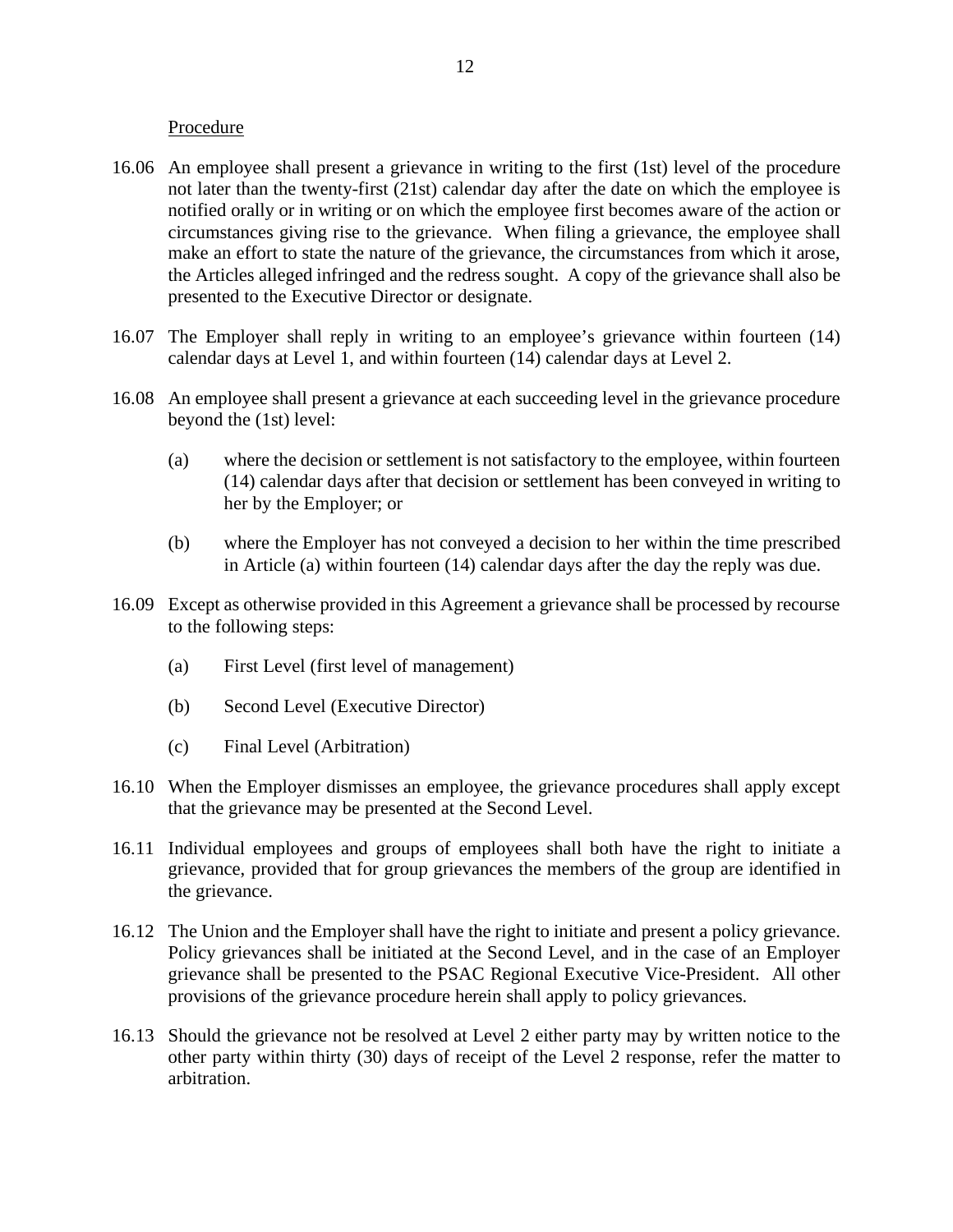Arbitration

- 16.14 The parties agree that any arbitration arising out of this Agreement shall be conducted before a single arbitrator to be mutually agreed upon by the parties.
- 16.15 If mutual agreement is not reached by the parties to choose a single arbitrator within thirty (30) calendar days from the date that either party receives notification of a wish to proceed to arbitration, then either party may ask the Minister of Labour (Canada) to appoint a single arbitrator. This appointment shall be accepted by both parties.
- 16.16 The arbitrator has all of the powers granted to arbitrators under the Canada Labour Code, Part I, in addition to any powers which are contained in this Agreement.
- 16.17 The arbitrator shall hear and determine the difference or allegation and shall issue a written decision and the decision is final and binding upon the parties and upon any employee affected by it.
- 16.18 The award of the arbitrator shall be signed by the arbitrator and copies thereof shall be transmitted to the parties to the dispute within three (3) months of the hearing.
- 16.19 The arbitrator shall not have the authority to alter or amend any of the provisions of this Agreement, or to substitute any new provisions in lieu thereof, or to render any decision contrary to the terms and provisions of this Agreement, or to increase or decrease wages.
- 16.20 The Employer and the Union shall each pay one-half (1/2) of the remuneration and expenses of the arbitrator and each party shall bear its own expenses of every such arbitration.
- 16.21 Where a party has failed to comply with any of the terms of the decision of the arbitrator, either party or employee affected by the decision may, after the expiration of thirty (30) calendar days from the date of the receipt of the decision or the date provided in the decision for compliance, whichever is later, file in the Federal Court of Canada, a copy of the decision exclusive of the reasons therefore. On filing, the decision shall be registered in the Court, and when registered, has the same force and effect, and all proceeding may be taken thereon, as if the decision were a judgment obtained in the Court.
- 16.22 In addition to the powers granted to arbitrators under the provisions of the Canada Labour Code, Part I, an arbitrator may determine that the employee has been dismissed for other than proper cause and may:
	- (a) direct the Employer to reinstate the employee and pay to the employee a sum equal to the wages lost by reason of the dismissal, or such lesser sum, if any, as in the opinion of the arbitrator is fair and reasonable; or
	- (b) make such other order as the arbitrator considers fair and reasonable having regard to the terms of this Agreement.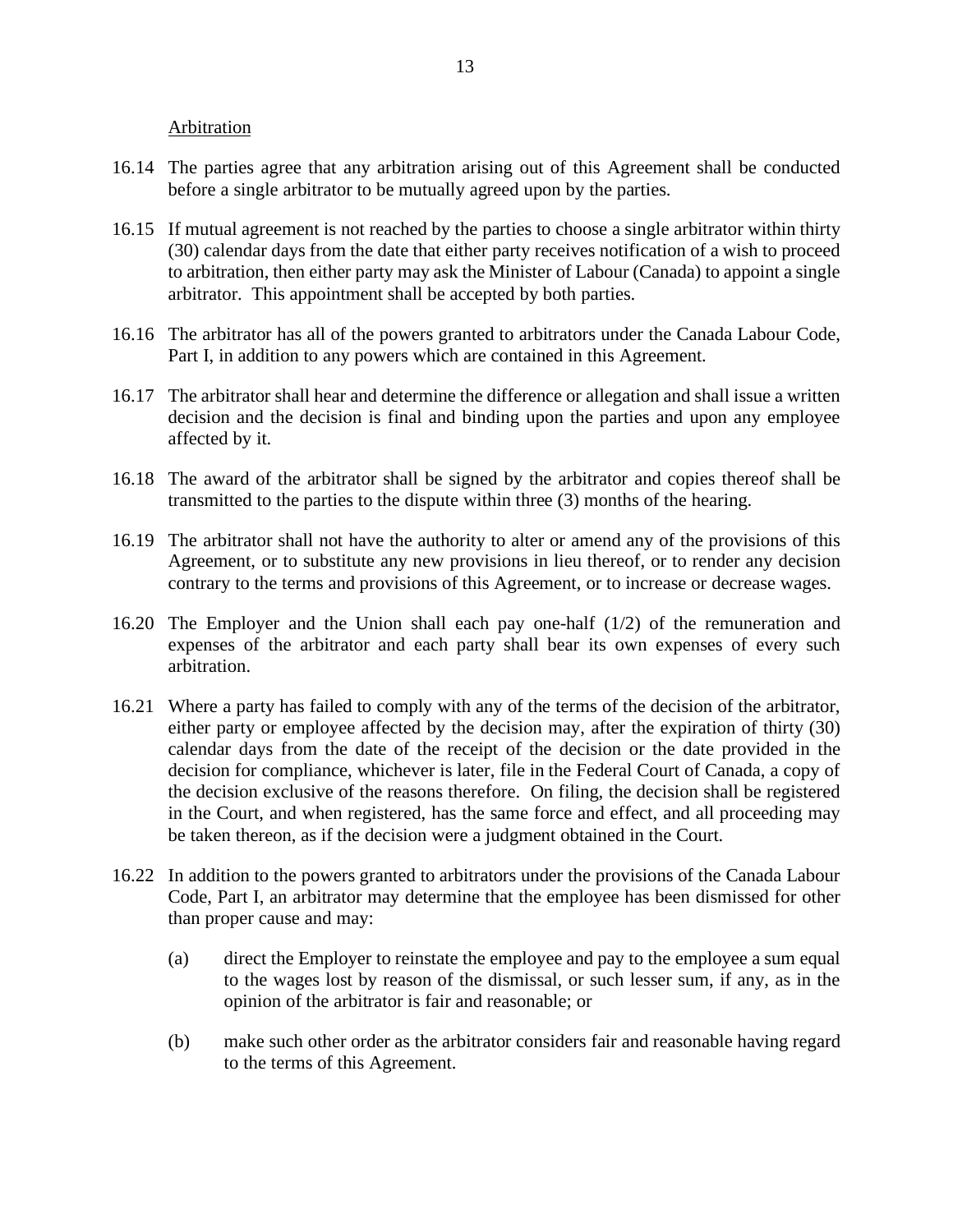16.23 The time limits provided in this Article are mandatory and may only be extended by mutual agreement, in writing, between the Employer and the Union. All grievances not presented or advanced to the next level within the time limits set out in this procedure are considered abandoned and cannot later be presented or advanced.

## **ARTICLE 17 - DISCHARGE, SUSPENSION AND DISCIPLINE**

- 17.01 The Employer is committed to the principles of progressive discipline. Disciplinary action is intended to correct and deter further disciplinary infractions, not punish the employee.
- 17.02 No disciplinary measure in the form of a disciplinary letter, suspension or discharge or in any other form shall be imposed on any employee without just, reasonable and sufficient cause and without receiving beforehand or at the same time a written letter stating the grounds on which a disciplinary measure is imposed.
- 17.03 Subject to 17.04, an employee may elect to be accompanied by a Union representative where:
	- (a) An employee is required to attend a meeting where written discipline is to be applied, or
	- (b) An employee is required to attend any meeting with two or more representatives of the Employer which may give rise to discipline.
- 17.04 The Employer shall notify the employee of their right to have a representative of the Union in attendance, and shall provide the following notice:
	- (a) An employee who elects to be accompanied by a representative at a meeting under Article 17.03(a) or 17.03(b), shall be permitted up to twenty-four (24) hours from the time they are first notified of the meeting, within which to arrange the attendance of the representative; or
	- (b) If a meeting under Article 17.03(a) is not preceded by a meeting under Article 17.03(b), an employee who elects to be accompanied by a representative shall be permitted up to forty-eight (48) hours from the time they are first notified of the meeting where discipline is to be applied, within which to arrange the attendance of the representative.
- 17.05 Disciplinary action shall not be unduly delayed.
- 17.06 Any document or written statement related to disciplinary action, which may have been placed on the personnel file of an employee, shall be destroyed after twenty-four (24) months have elapsed since the disciplinary action was taken, provided that no further disciplinary action has been recorded during this period.
- 17.07 No documents which could be detrimental to an employee's advancement or standing with the Employer shall be added to an employee's file without the employee's knowledge.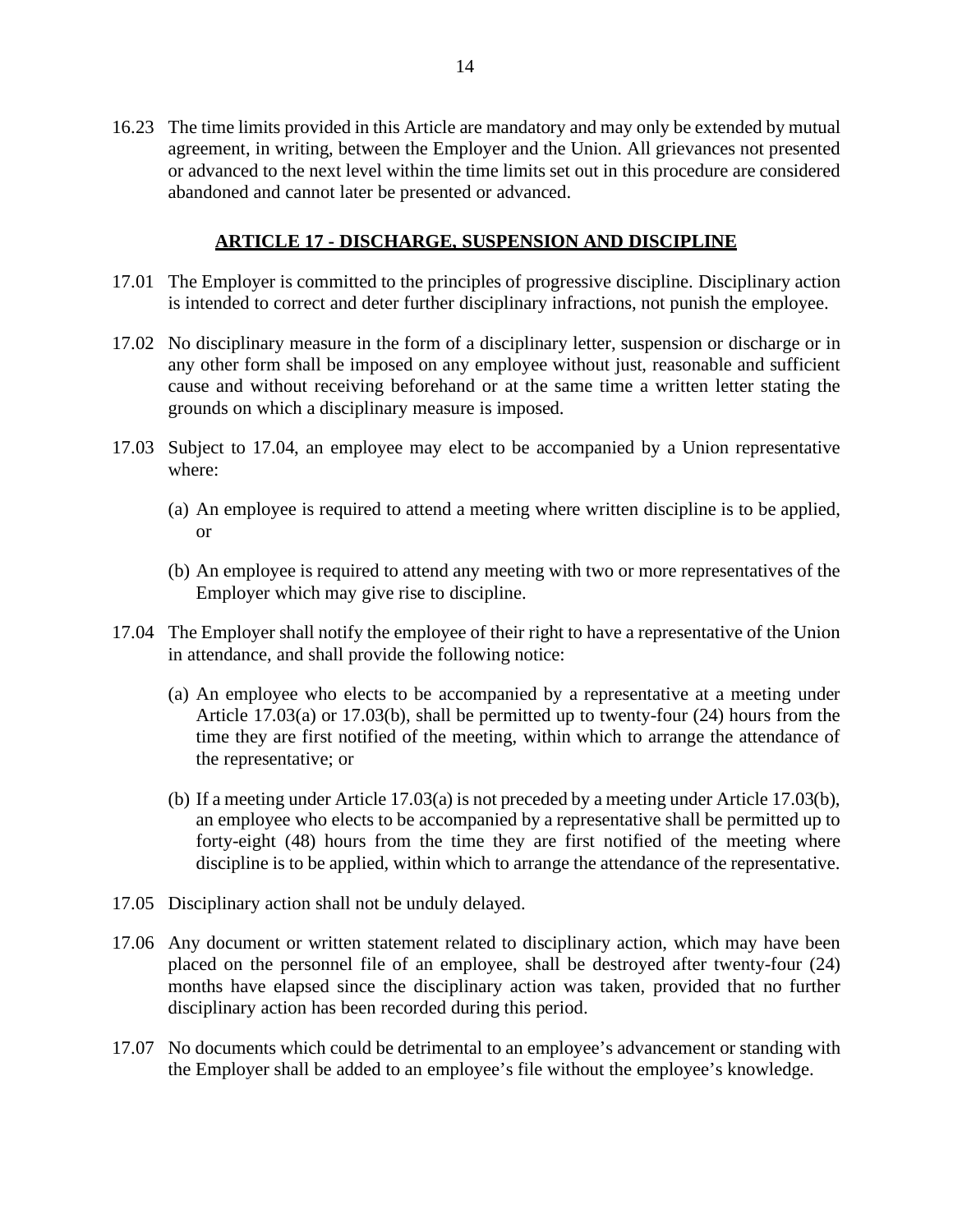## **ARTICLE 18 - SENIORITY**

- 18.01 The seniority of an employee is defined as the number of hours for which the employee has received pay from the Employer since date of hire. Seniority is defined as length of service with the Employer.
- 18.02 An employee on Pregnancy and Parental leave, Compassionate Care Leave or in receipt of Workplace Safety Insurance benefits for a period of up to twelve (12) months, or on leave without pay for Union business pursuant to Article 15, shall continue to accrue seniority during the period of such leave.
- 18.03 The Employer shall continue to make its employer benefit and pension contributions for employees on approved leave, without pay, for a period of less than thirty (30) days.
- 18.04 An employee on approved leave, without pay, for a period in excess of thirty (30) calendar days, shall cease to accumulate service related benefits, but shall retain all such benefits accumulated prior to the commencement of the leave.

#### **Seniority Lists**

- 18.05 The Employer shall maintain a seniority list showing the date upon which the employee most recently entered the service of the Employer and the number of hours for which each employee has received pay from the Employer. Where two (2) or more employees have accumulated the same seniority, preference shall be in accordance with the date of hire and then the date of application.
- 18.06 An up-to-date seniority list shall be sent to the Union President or designate by January 31st and July 31st annually.
- 18.07 On the request of an employee and on reasonable advance notice, the Employer shall provide the employee with their seniority and position on the list.

#### Loss of Seniority

- 18.08 An employee shall lose seniority and be deemed to be terminated if the employee:
	- (a) is dismissed for just cause and is not reinstated;
	- (b) resigns and does not withdraw the resignation in writing within two (2) consecutive calendar days of its submission;
	- (c) fails to return to work following a lay-off within fourteen (14) calendar days after receiving notice by registered mail to do so, unless through sickness or other reason satisfactory to the Employer;
	- (d) is laid off for a period in excess of twelve  $(12)$  months;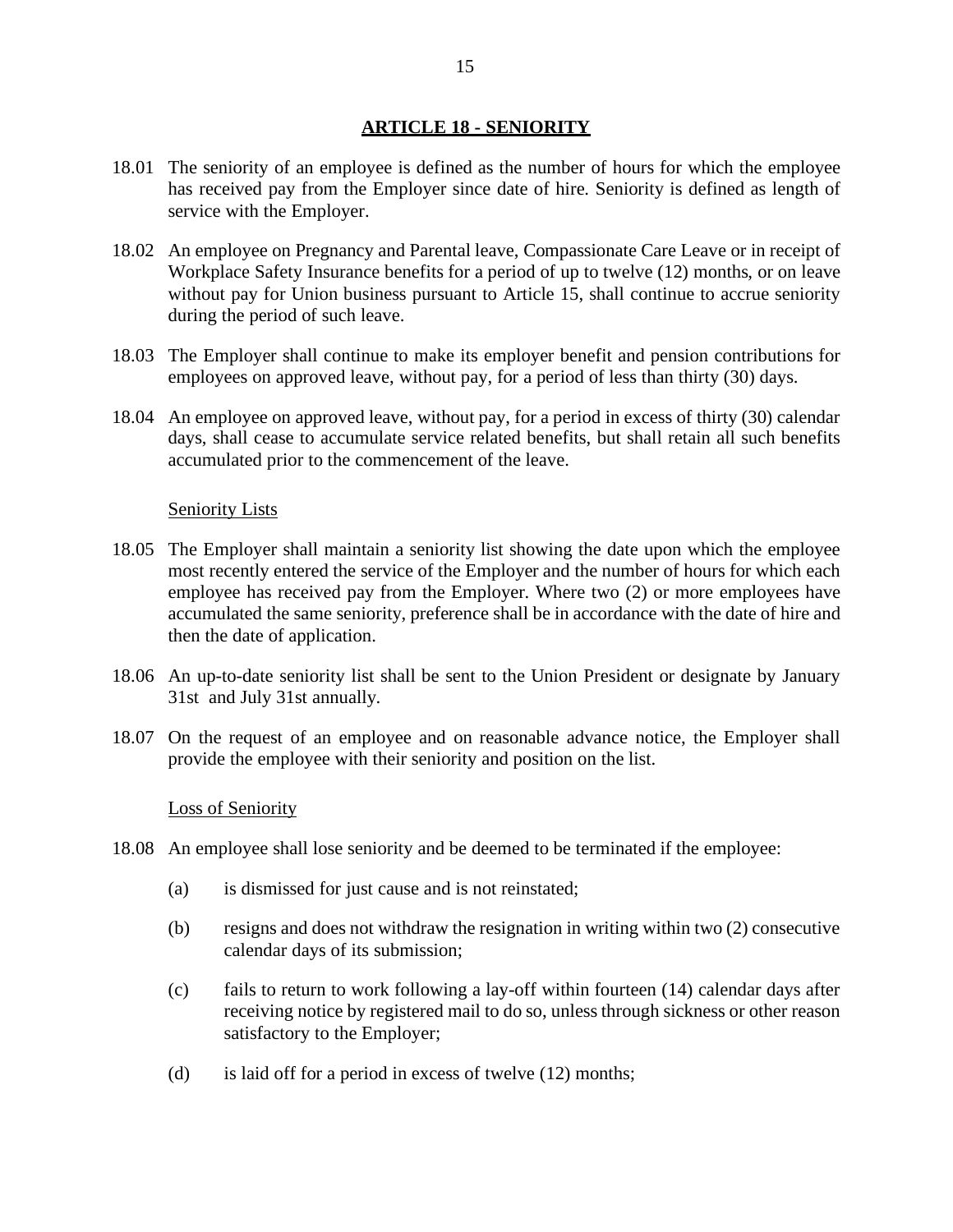- (e) fails to return to work when scheduled, upon completion of an authorized Leave of Absence, unless extended by mutual agreement between the Employer and the employee prior to the end of the leave;
- (f) is absent from work for a period of four (4) consecutive calendar days and without notifying the Employer, unless such notice was not possible.

## **ARTICLE 19 - PROBATION**

- 19.01 All newly hired employees shall serve a probation period of nine hundred and seventy-five (975) hours worked, to commence on the first day worked.
- 19.02 The Employer may terminate the employment of an employee on probation at any time during, or at the conclusion of, the probation period, or any agreed extension thereof, with or without cause, and with or without notice, subject to Article [19.03.](#page-18-0) Any grievance of, or on behalf of, a probationary employee relating to termination of employment, shall not proceed past the second level specified in Article 16 of this Agreement, unless the termination is arbitrary, discriminatory, or in bad faith.
- <span id="page-18-0"></span>19.03 Should the Employer terminate an employee without cause after three (3) months of employment, the Employer shall provide the employee with two (2) weeks' notice of termination, or pay in lieu thereof.
- 19.04 The Employer shall provide a performance appraisal of each probationary employee at least once during the probationary period.
- 19.05 Employees shall only have one (1) probationary period during any period of continuous employment.
- 19.06 On successful completion of probation, the employee shall be so informed in writing.
- 19.07 Probationary employees are not entitled to accumulate seniority until they have successfully completed their probationary period. Thereafter, seniority will be calculated retroactive to the date of last hire, taking into account any on-call casual hours.

#### **ARTICLE 20 - VACANCIES, PROMOTIONS AND STAFF CHANGES**

- 20.01 Where the Employer wishes to fill a new or existing regular full-time or part-time bargaining unit position, or fill a temporary full-time or part-time bargaining unit position, the Employer shall post a notice on the bulletin board for a period of seven (7) consecutive calendar days so as to give staff an opportunity to apply for the position. This article does not prevent the Employer from simultaneously advertising the job externally.
- 20.02 The notice shall specify the job title, the nature of the position, the qualifications for the positions, the hours of work (i.e. full-time or part-time), the rate of pay and the deadline date for applications to be received.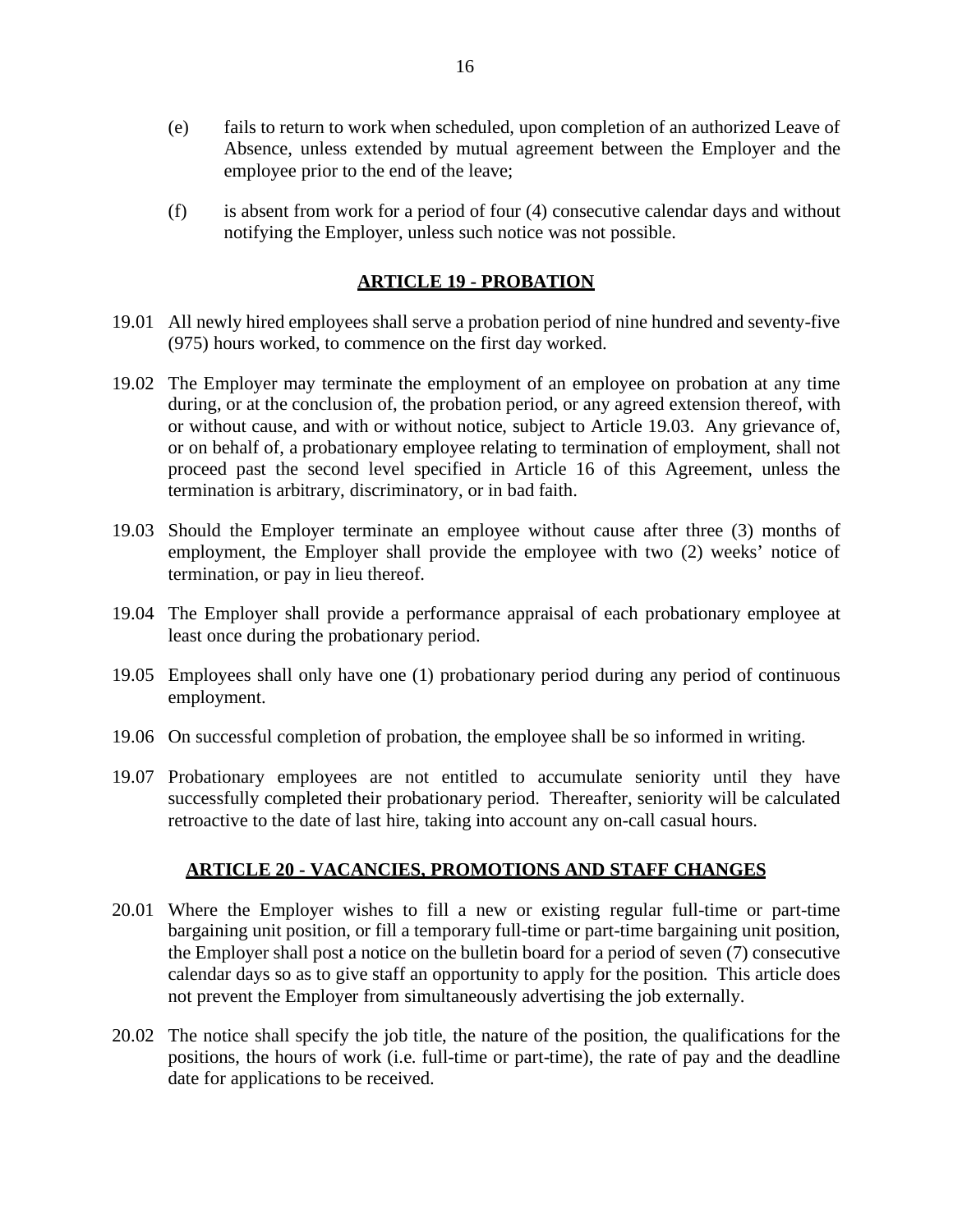- 20.03 When a vacancy occurs, employees in the same position shall be offered the schedule of the vacant position. Where two (2) or more employees want the same schedule, the hours will be offered in accordance with bargaining unit seniority. The remaining position will be the position which will go to competition.
- 20.04 The Employer shall give preference to existing full-time and part-time employees when filling vacancies.
- 20.05 Selection of the successful candidate shall be based on the required qualifications for the job. Qualifications include experience, education and ability to do the work required. Where there is more than one (1) qualified applicant, the successful candidate shall be the candidate with the best qualifications. Where two (2) or more applicants have equal qualifications, bargaining unit seniority will govern.
- 20.06 Within seven (7) calendar days of an appointment under this Article, the Employer will post the name of the successful candidate on the bulletin board.
- 20.07 A member of the bargaining unit who is appointed to a position under this Article shall serve a trial period of up to sixty (60) calendar days beginning on the first day of work in the new position. At any time up to the end of the trial period, the employee may be returned by the Employer, or may voluntarily return to the position the employee formerly occupied, without loss of benefits or seniority. Any other employee promoted or transferred as a result of the initial appointment shall also be returned to that employee's former position.
- 20.08 Subject to [28.02,](#page-27-0) a term employee is entitled to the rate of pay commensurate with the full or part-time position the employee is filling, and has all of the rights and benefits provided for in this Collective Agreement, except the right to the group benefit plans and provisions of Article 23, (Layoff and Recall; that is, the end of a temporary employee's specified period of employment does not constitute a lay off); and the right to grieve the ending of their contract of employment.
- 20.09 A regular full or regular part-time bargaining unit employee who accepts a term position shall receive pay and benefits in accordance with the position the employee is filling. At the end of the term, the employee shall be offered the opportunity to return to her original position, provided that the position has not been eliminated. If the position has been eliminated, the employee shall be placed on the recall list in accordance with the provisions of Article 23 (Layoff and Recalls).
- 20.10 An employee who accepts a position outside of the bargaining unit shall not continue to accrue seniority in the bargaining unit. However, in the event that the employee is returned to the bargaining unit, all seniority accrued prior to the date of assumption of the position outside the bargaining unit shall be reinstated.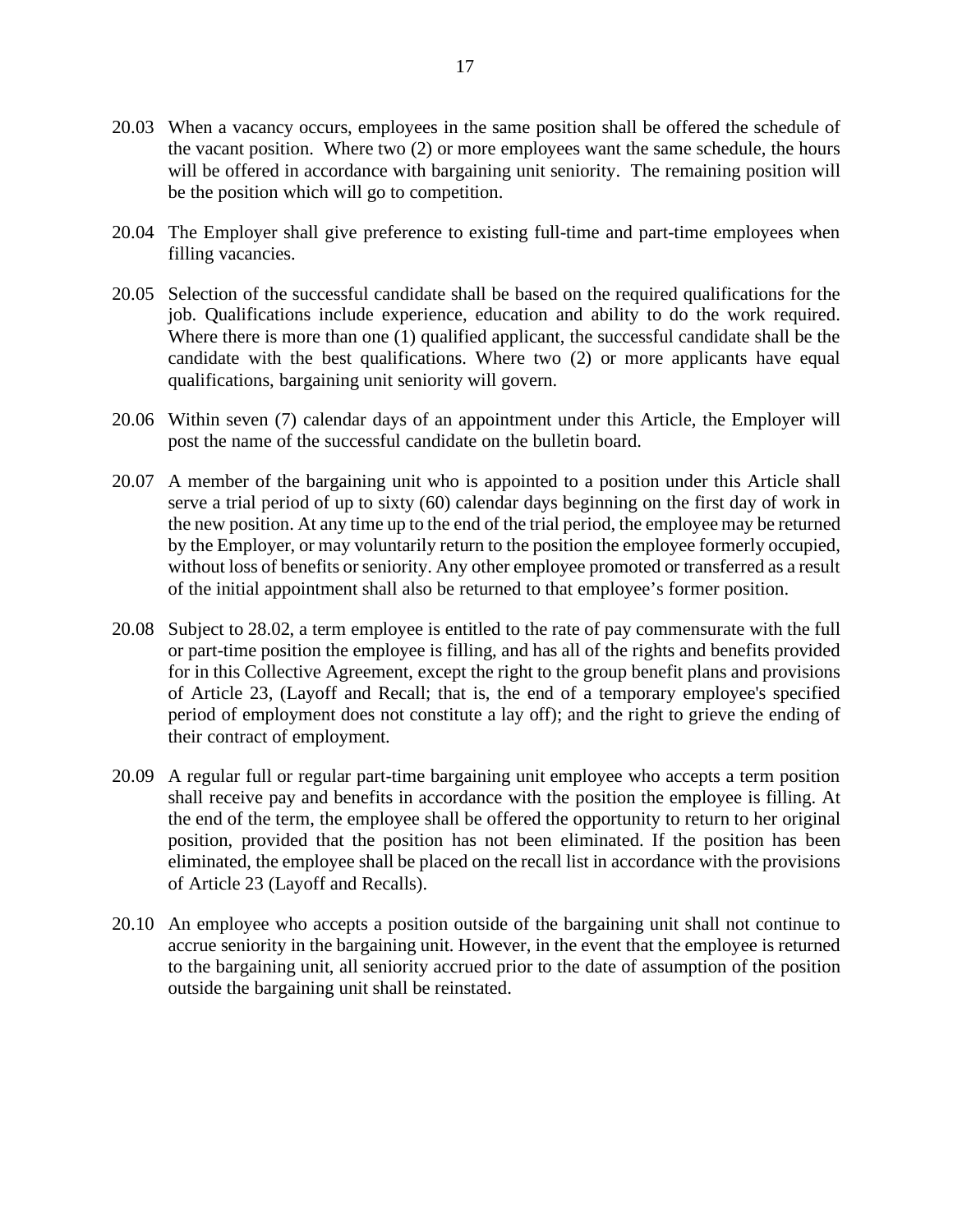#### **ARTICLE 21 - STAFF DEVELOPMENT**

- 21.01 The Employer agrees to encourage and support staff training and development, including on-the-job training, conferences, seminars and workshops.
- 21.02 Unless otherwise mutually agreed to between the Employer and the employee, there will be no loss of pay and benefits to an employee participating in an approved staff development program during regularly scheduled working hours.
- 21.03 Time spent by a full-time employee to attend required training or in service programs during non-working hours, shall be compensated at the applicable rate.
- 21.04 When an employee is required by the Employer to take a course, seminar or study session outside of the workplace, the employee shall retain full employment status including benefits, accrual of seniority and shall maintain regular pay for scheduled hours. The Employer shall reimburse the employee for reasonable expenses incurred. Such expenses shall be specified prior to the commencement of training and may include tuition, books, registration materials, transportation and accommodation, as required. On request of the employee, the Employer may provide an advance to cover such expenses, for which the employee may be asked to submit receipts.
- 21.05 On advance application by an employee, subject to operational requirements, an employee may be granted education leave, without pay or benefits, for varying periods of up to one year, which can be renewed or extended by mutual agreement, to attend a recognized institution for studies in some field of education which is an asset to enable the employee to fill the employee's present role more adequately, or to undertake studies in a field related to a service which the Employer provides or is planning to provide.
- 21.06 On advance application by an employee, subject to operational requirements, an employee who is enrolled in one (1) or more part-time course(s), may be granted leave without pay to attend classes, related to her job duties, during working hours or her schedule may be amended so as to provide the necessary time off.
- 21.07 When an employee is granted full-time educational leave, without pay, at the request of the employee, the Employer shall continue the employee's life insurance, dental and extended health care benefit plans, if allowed to do so by the terms of the Plan, pursuant to this Agreement, provided the employee pays the total cost of such benefits.
- 21.08 While on educational leave without pay, the employee shall maintain the seniority accumulated prior to the leave, but shall not accrue any seniority during the period of leave.
- 21.09 On return from educational leave, the employee shall be placed in the position that the employee held immediately prior to the leave period, or where that position is not available, in an equivalent position with an equivalent wage. If no equivalent position is available, the employee will be placed on the recall list, set out in Article 23.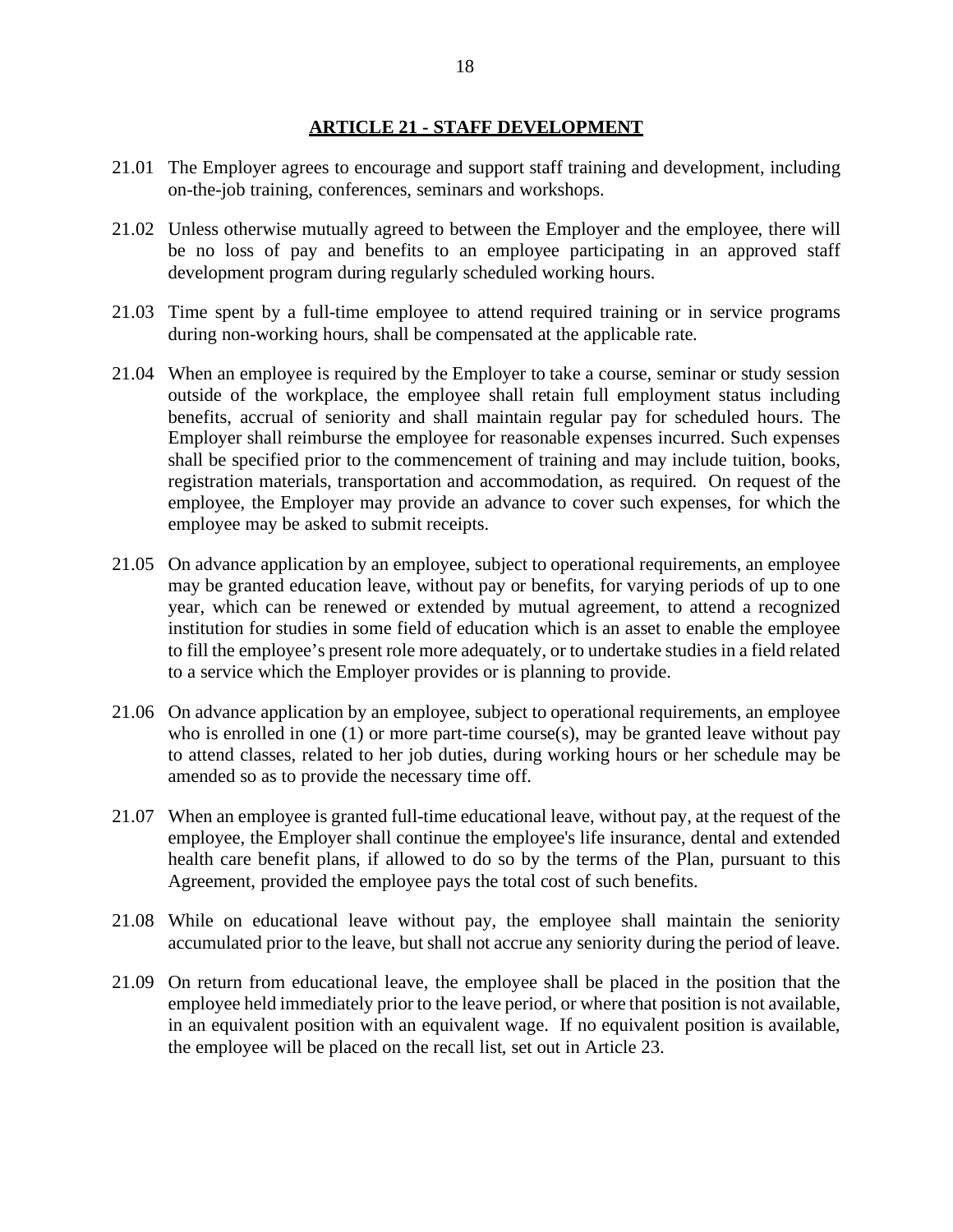#### **ARTICLE 22 - RESIGNATION**

- 22.01 An employee who resigns, shall give twenty-eight (28) calendar days prior notice in writing of resignation to the Employer, exclusive of any vacation leave with pay due. The Employer may waive the requirement of notice under this clause in extenuating circumstances.
- 22.02 An employee shall be permitted to revoke her resignation by notice to the Employer at any time within forty-eight (48) hours of her act of resignation.

#### **ARTICLE 23 - LAYOFF AND RECALLS**

- 23.01 In the event of layoff, employees and the Union shall be given notice of layoff or pay in lieu of notice of layoff in the amount required by the Northwest Territories Employment Standards Act. Whenever practically possible, additional notice will be provided to the employee, excluding pay in lieu of notice.
- 23.02 Both parties recognize that job security shall increase on proportion to length of service. Therefore, in the event of a layoff, an employee who has been given a layoff notice shall have the right to displace a less senior employee in the same or lesser pay classification provided that she has the qualifications and abilities to perform the work of the displaced employee. A displaced employee shall be deemed to be laid off.
- 23.03 Laid off employees shall be placed on a recall list for a maximum period of twelve (12) months, at which time the employee's name shall be deleted from the seniority list and the employee's employment shall be deemed terminated.
- 23.04 The recall procedure shall be as follows:
	- (a) Employees on the recall list shall be recalled in the order of their seniority, provided they have the qualifications and ability to perform the available work.
	- (b) Employees who have been laid off shall have the right to refuse work that would constitute a demotion or temporary employment, without loss of seniority or place on the recall list.
	- (c) Employees who accept an offer of a position which would constitute a demotion, temporary or less than full-time employment, shall not lose their right to recall to positions equivalent to those from which they were laid off.
	- (d) Employees shall be given seven (7) calendar days' notice of recall in writing or email at their last known address on file.
- 23.05 New employees shall not be hired until employees on layoff have been given an opportunity of recall.
- 23.06 Grievances concerning layoffs and recalls shall be initiated at Step 1 of the Grievance Procedure.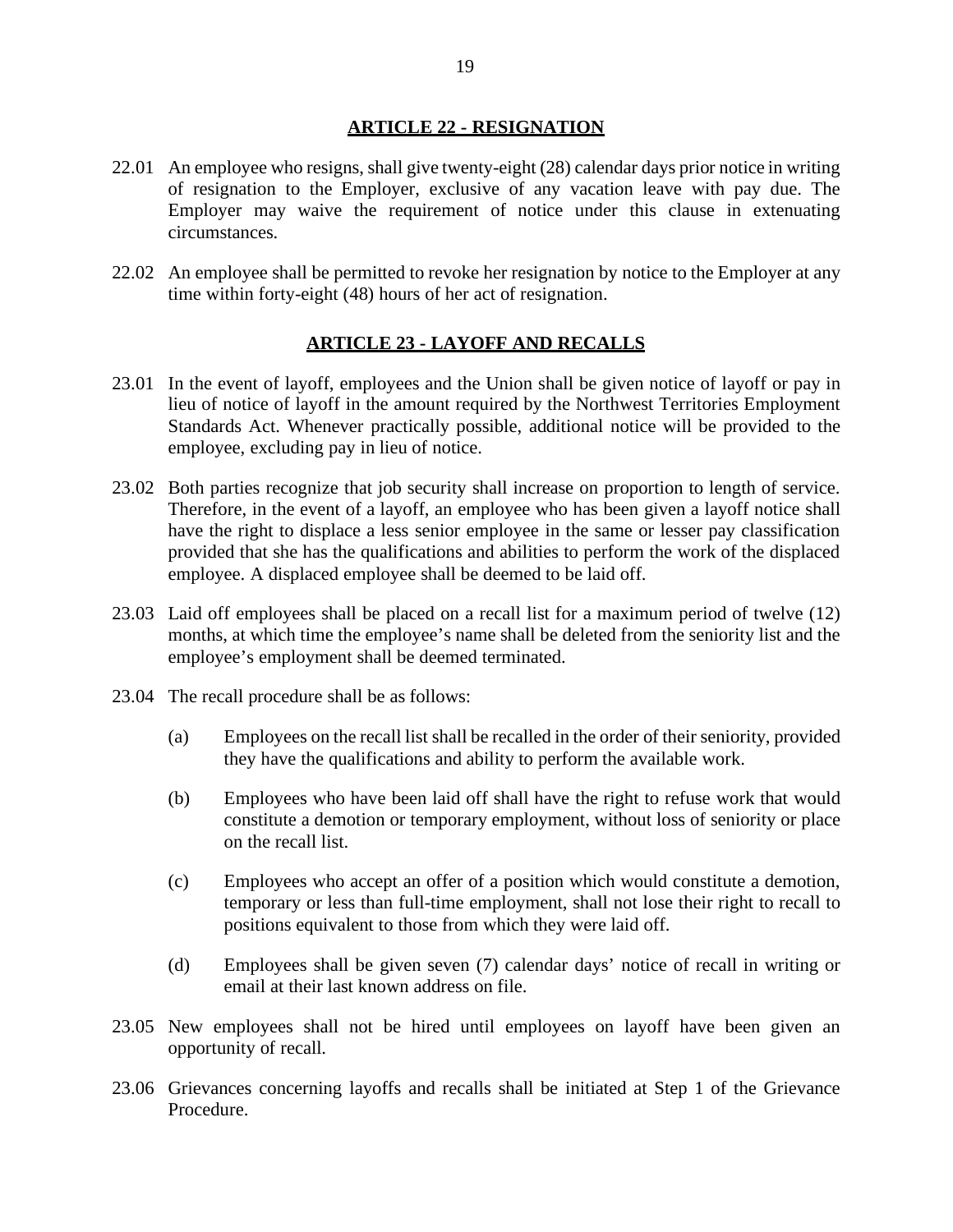#### **ARTICLE 24 - HOURS OF WORK**

- 24.01 The Union and Employer agree that a work schedule whereby some or all of the full-time employees' hours of work are averaged over a longer period, under an overtime averaging permit from the Employment Standards Office, is optimal to the operation of Sutherland House, and that the Employer shall implement overtime averaging. Nothing in this Article prevents the Employer from scheduling shifts that are not subject to averaging, provided that reasonable notice is given to affected employees.
- <span id="page-22-0"></span>24.02 The Employer agrees to prepare the overtime averaging permit application, in the form and frequency required by the Employment Standards Office, and the Union agrees to sign and return the overtime averaging permit application to the Employer, within 14 calendar days of receiving it from the Employer.
- 24.03 Subject to Article 24.01 and [24.02](#page-22-0) above, and to ensure 24 hour coverage daily, full-time day shift employees shall generally start at 8 a.m. full-time afternoon shift employees shall generally start at 4 p.m. and full-time night shift employees shall generally start at 12 a.m. It is understood that the Employer may vary start times due to operational requirements.
- 24.04 Employees shall attend the workplace 15 minutes in advance of their shift, in order to participate in shift exchange procedures, which shall be paid time and shall form a part of their shift.
- 24.05 No employee will be required to work a split shift. Employees may do so by mutual agreement with their Supervisor.
- 24.06 The shift schedule shall be posted for a period of not less than twenty-eight (28) days.

#### Call In Procedure for Part-Time and Casual Employees

- 24.07 When the Employer assigns unscheduled shifts, they shall be assigned as follows, provided that the shift will not entitle the employee to overtime:
	- (a) part-time employees who have notified the Employer of their desire to work additional hours, shall be given first priority to cover full-time and part-time shifts.
	- (b) In the event that no one is available after (a) then the Employer will call in casual employees who are qualified to do the work.
	- (c) For unscheduled shift requirements less than five (5) days in advance, if an employee does not answer their telephone on the initial call from the Employer, the employee will lose their entitlement to the shift, and will only be assigned the shift if it has not already been assigned.
	- (d) For unscheduled shift requirements five (5) or more days in advance, an employee who does not answer their telephone on the initial call from the Employer, shall be given one (1) hour to respond before they lose the entitlement to the shift.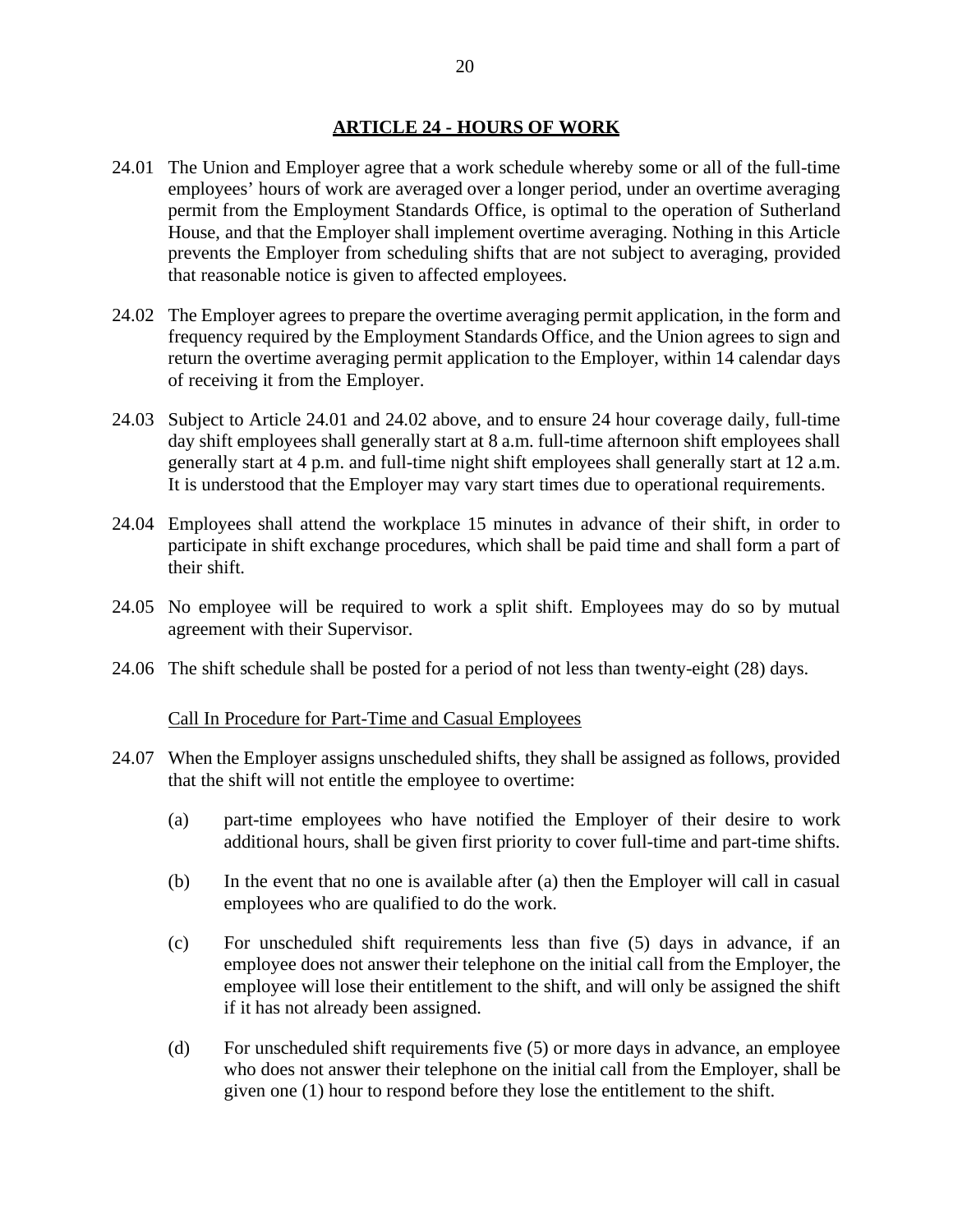- 24.08 Subject to the approval of the immediate supervisor, an employee may exchange shifts with another employee provided it does not result in additional cost to the Employer. Such approval shall not be unreasonably withheld.
- 24.09 The parties acknowledge the importance of providing full 24 hour service to the community. The parties agree, from time to time, the Employer may have the supervisor temporarily fill in one of the shifts to cover off shifts in order to avoid incurring additional costs to the shelter.

## **ARTICLE 25 - OVERTIME**

- 25.01 In this Article:
	- (a) "straight time rate" means the hourly rate of pay;
	- (b) "time and one-half means one and one-half times  $(1 \frac{1}{2X})$  the straight time rate.
- 25.02 When the Employer authorizes an employee to work over her regularly scheduled or average hours, the employee shall be compensated at a rate of time and one half.
- 25.03 Hours worked up to eight (8) in a day and forty (40) in a week shall be recorded as straight hours and all additional hours are excess hours, unless the employee is subject to an averaging permit. For employees subject to an averaging permit, weekly hours in excess of forty (40) hours, when averaged over the designated period, are excess hours.
- 25.04 All excess hours must be approved by the Employer in advance, unless there is an emergency. In the case of an emergency, overtime worked shall be brought to the attention of the Employer on the next working day.
- 25.05 Employees shall record starting and finishing times for overtime worked on a form determined by the Employer.
- 25.06 An employee may, for cause, refuse to work overtime, providing she places her refusal in writing. For full-time employees, outside employment shall not be cause to refuse overtime.

#### **ARTICLE 26 - PAY**

- 26.01 Employees are entitled to be paid for services rendered for the position to which they are appointed at the pay rates specified in Appendix A.
- 26.02 An employee shall be granted a pay increment every second year, on the employee's anniversary date, until the employee reaches the maximum increment specified in Appendix A.
- 26.03 Employees shall be paid on a bi-weekly basis, with day days being every second Friday. The employee's pay shall detail the employee's leave accrual and usage.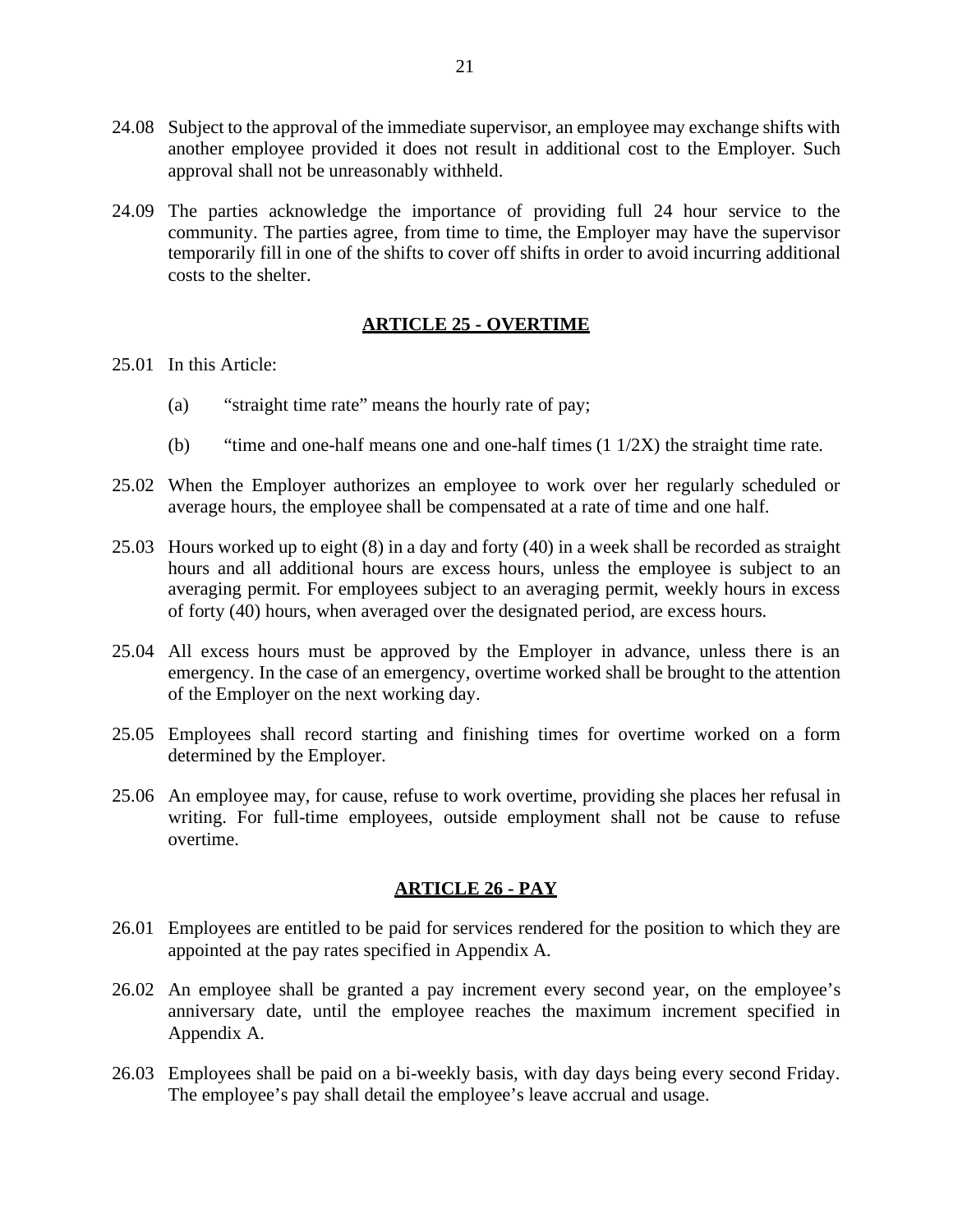#### Winter Holiday Bonus

26.04 Each employee shall be entitled to an annual Winter Holiday bonus, in an amount equivalent to two (2) percent of the employee's gross salary, less statutory deductions, between the period of April 1st and October 31st of that same year.

## Call-Out Pay

- 26.05 In emergency situations, an employee may be called in to work. When an employee is called in to work she is entitled to a minimum of four (4) hours of pay at the straight time rate.
- 26.06 An employee who is required to work during off-duty hours by responding by phone, email or other electronic means and is not required to return to the workplace, shall be entitled to a minimum of one (1) hour of pay at the straight time rate. The minimum one (1) hour payment applies only once during each sixty (60) minute period.

#### Standby Pay

- 26.07 When the Employer requires an employee to be available on standby during off-duty hours, an employee shall be entitled to a standby payment of one (1) hour's pay at the employee's base salary for each twenty-four (24) consecutive hours or portion thereof that she is on standby.
- 26.08 An employee designated for standby duty shall be available on the designated cell phone and shall be available to return for duty as quickly as possible if called. Employees on standby are prohibited from engaging in any activities that would impair their decisionmaking abilities or prevent them from getting to the work site in a timely manner.
- 26.09 No standby payment shall be granted if an employee is unable to report for duty when required.
- 26.10 When an employee on standby is required to report for work because of an emergency situation that requires in person intervention, or to cover a shift that cannot be covered by casual employees, the employee shall be paid, in addition to the standby pay, the appropriate rate for all hours worked, subject to a minimum payment of four (4) hours pay at the straight time rate each time she reports, except that this minimum shall only apply once during each continuous eight (8) hour period of standby.
- 26.11 An employee on standby who is required to work during off-duty hours by responding by phone, e-mail or other electronic means and is not required to return to the workplace, shall be entitled to a minimum of one (1) hour of pay at the straight time rate. The minimum one (1) hour payment applies only once during each sixty (60) minute period.
- 26.12 Employees who receive standby pay are not eligible to receive call-out pay.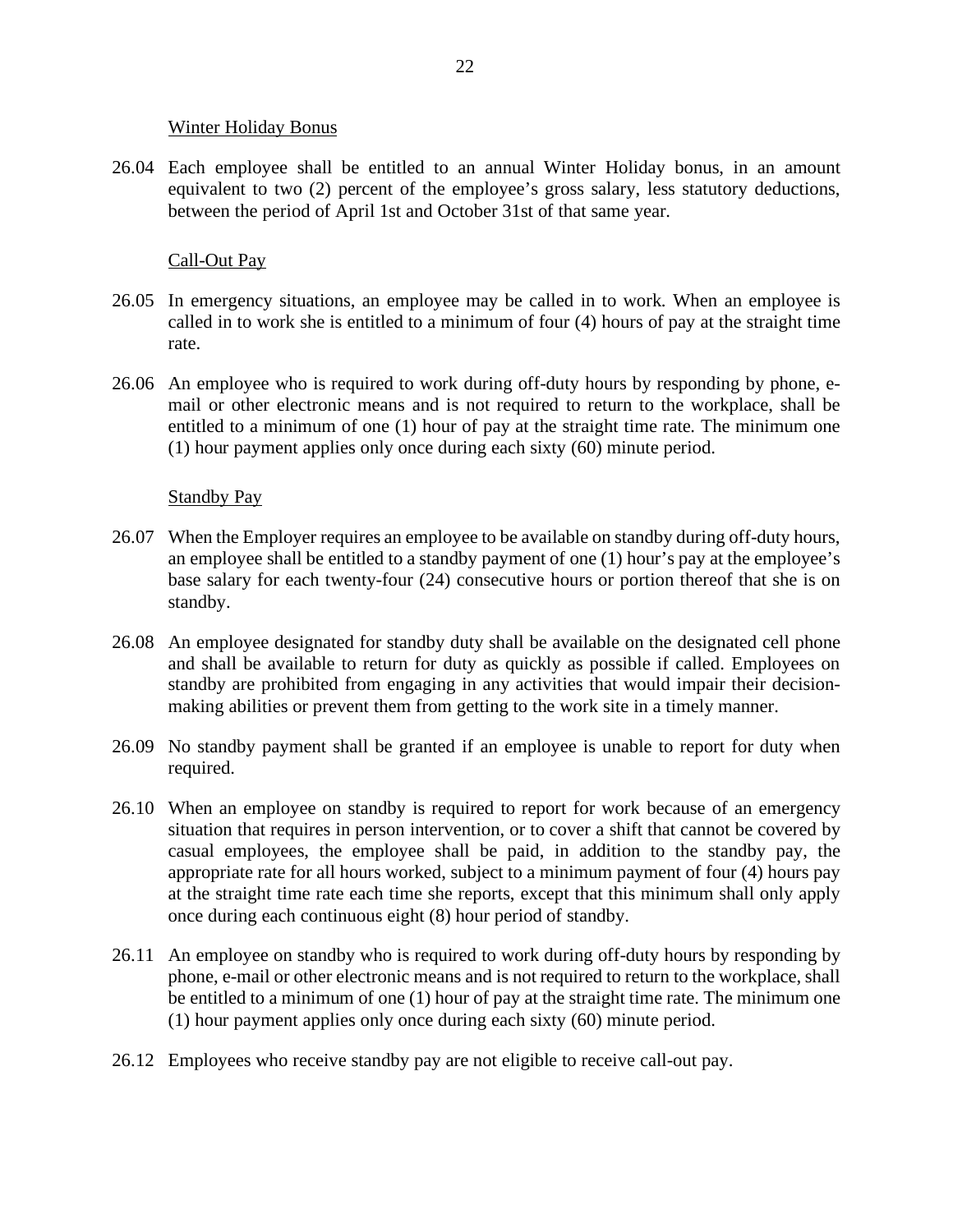Acting Pay

26.13 When an employee is required by the Employer, in writing, to perform duties of a higher classification level on an acting basis, the employee shall be paid acting pay calculated from the first day on which the employee commenced to act, at a rate of ten percent (10%) over her regular rate.

## **ARTICLE 27 - PAID HOLIDAYS**

- 27.01 Full-time and Part-time employees shall be entitled to the following designated paid holidays. Part-time employees shall be entitled to prorated pay for the holiday, based on their hours of work for the two pay periods preceding the pay period in which the holiday falls:
	- (a) New Year's Day
	- (b) Good Friday
	- (c) Easter Monday
	- (d) Victoria Day
	- (e) Aboriginal Day
	- (f) Canada Day
	- (g) Civic Holiday
	- (h) Labour Day
	- (i) Remembrance Day
	- (j) Thanksgiving Day
	- (k) Christmas Day
	- (l) Boxing Day
- 27.02 In order to qualify for a designated paid holiday, a Full-time or Part-time employee must have worked or have been on a leave with pay from the Employer and has worked their scheduled shift immediately prior to and immediately following the holiday, except where the employee has reasonable cause beyond their control for not working the scheduled shift.
- <span id="page-25-0"></span>27.03 Where a Designated Paid Holiday falls on a day that the employee does not normally work, the employee shall be granted an alternate day off with regular pay within thirty (30) days, before or after the designated holiday. The Employer shall endeavour to schedule the alternate day off combined with an employee's scheduled days off, or in accordance with an employee request, when practical.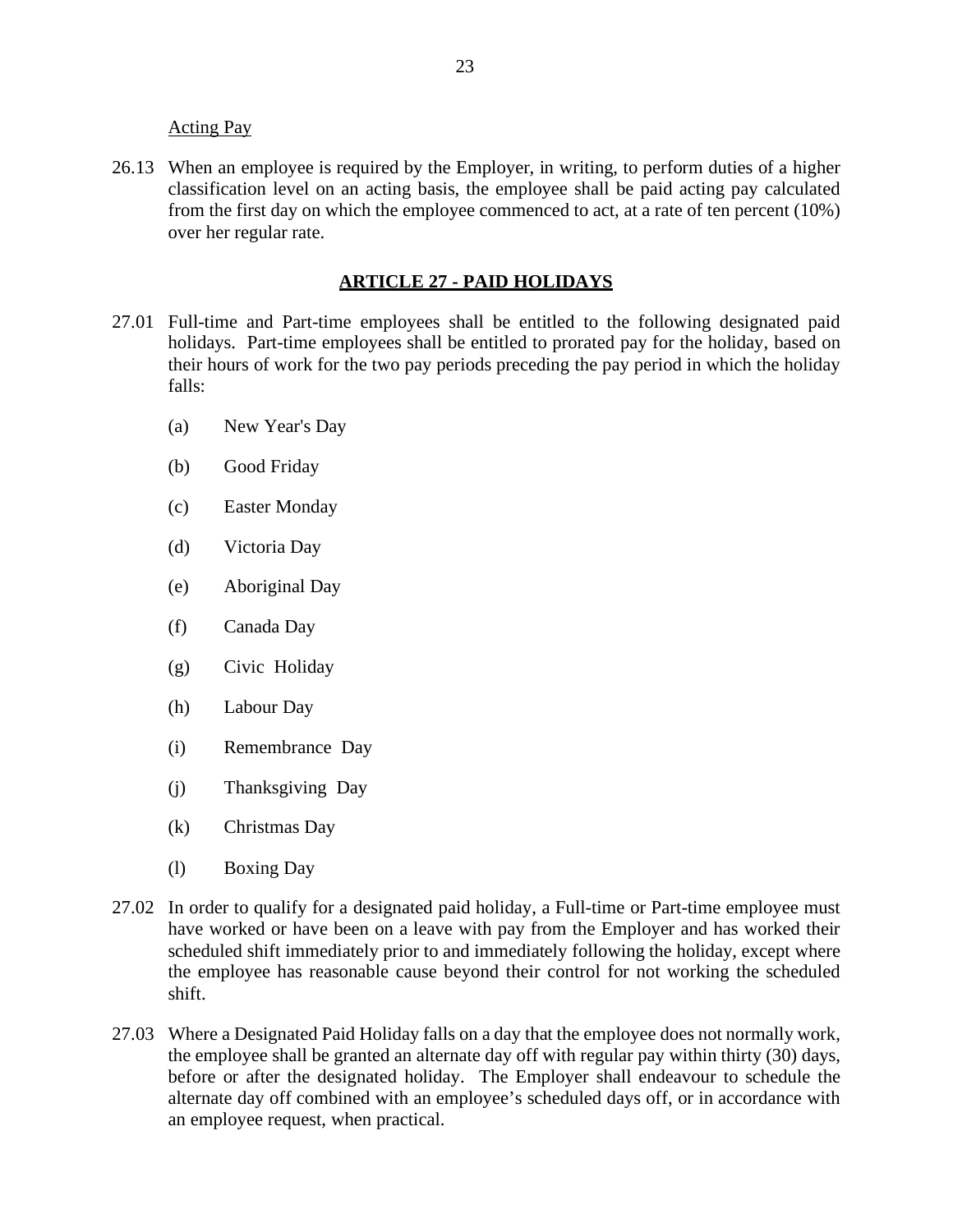- 27.04 When a day designated as a holiday for an employee is moved to another day under the provisions of Article [27.03:](#page-25-0)
	- (a) work performed by an employee on the day from which the holiday was moved shall be considered as work performed on a day of rest; and
	- (b) work performed by an employee on the day to which the holiday was moved, shall be considered as work performed on a holiday.
- 27.05 When the Employer requires an employee to work on a Designated Paid Holiday as part of her regularly scheduled hours of duty, or as overtime, the employee shall be paid in addition to the pay that the employee would have been granted had the employee not worked on the holiday:
	- (a) 1.5 times the employee's regular rate for the time worked; or
	- (b) A substitute day off with pay.
- 27.06 Where the Employer agrees to provide the majority of employees with time off in support of a community function, those employees who are unable to take advantage of the time off because of operational requirements will be paid at the overtime rate for hours worked during that period.
- 27.07 An eligible employee off work on any other paid Leave of Absence shall not receive statutory holiday pay and other payment for the same day.

## **ARTICLE 28 - VACATION LEAVE**

Vacation Entitlement - Full-time and Part-time Employees

- 28.01 For each month in which an employee receives at least seventy-five (75) hours pay, the employee shall earn vacation leave at the following rates:
	- (a) one and one quarter (1 1/4) days each month until the month in which the anniversary of the third (3rd) year of continuous service is completed.
	- (b) one and two thirds  $(1 \t2/3)$  days each month commencing in the month after completion of three (3) years of continuous service and ending in the month that six (6) years of continuous service is completed.
	- (c) two and one twelfth  $(2 \frac{1}{12})$  days each month commencing in the month after completion of six (6) years of continuous employment.
	- (d) Full-Time employees working averaged work weeks shall be entitled to vacation time on the basis of a 8 hour work day. Upon termination, vacation leave credits shall be paid out on the basis of 8 hour days
	- (e) Part-Time employees on vacation leave shall be entitled to pay on a prorated basis.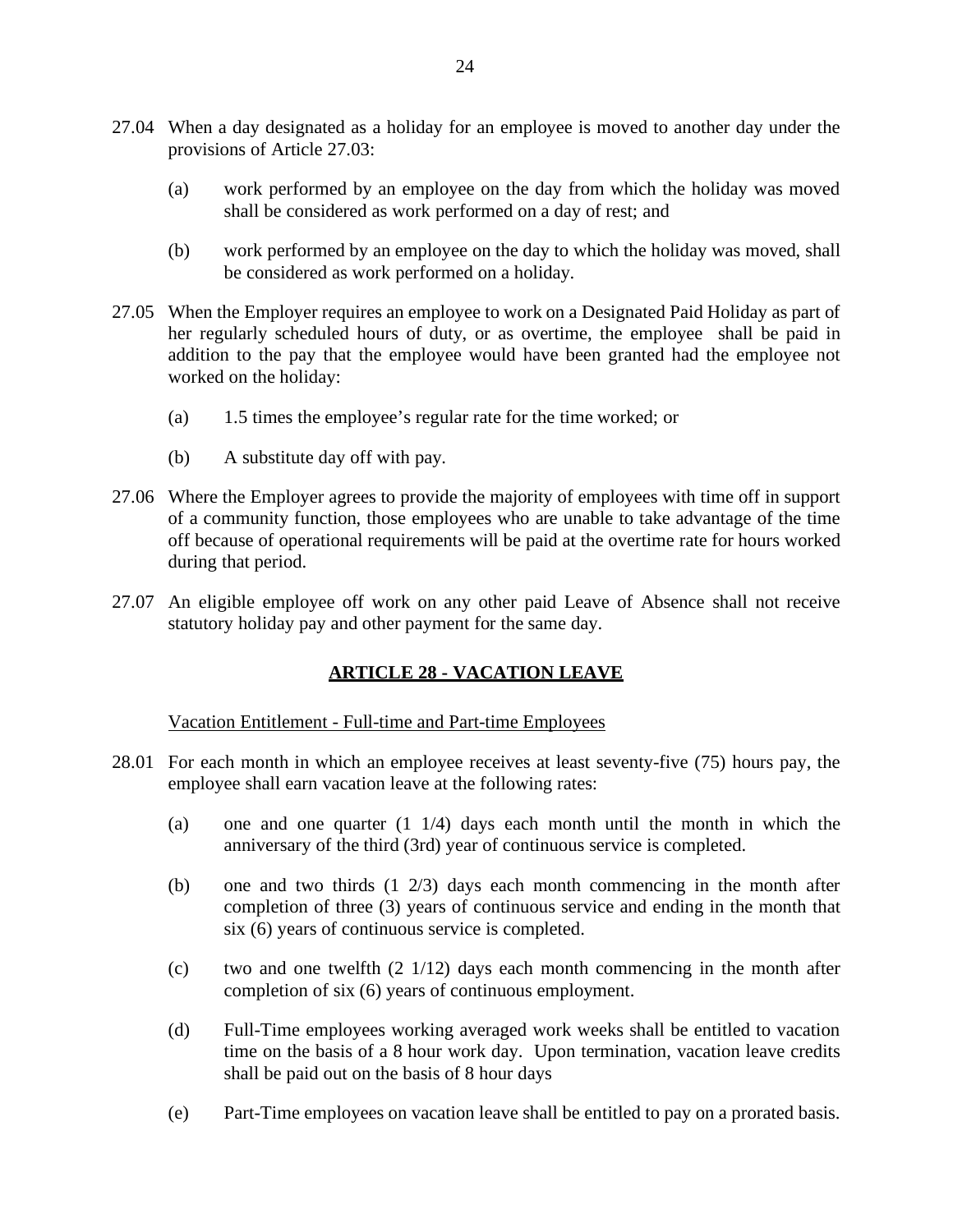## Vacation Entitlement – Casual and Term Employees

<span id="page-27-0"></span>28.02 Casual and Term employees shall earn vacation pay at a rate of 4% of their annual wages, which shall be included as part of the employee's regular pay cheque, for the first five (5) years of employment. Upon completion of five (5) years of employment, or an accumulation of five (5) years of employment within a ten (10) year period such employees will earn vacation pay at a rate of 6.0%. Upon completion of ten (10) years of continuous employment, employees will earn vacation pay at a rate of 8.0%.

#### Vacation - General

- 28.03 Any unearned vacation leave that has been advanced to an employee and still owing upon termination of the employee's employment shall be deducted from any amounts owing to the employee, with any excess overpayment being an obligation of the employee to the Employer.
- 28.04 For the purposes of this Article, hours worked shall include hours worked and paid at the basic rate of pay.

#### Granting Vacation Leave

- 28.05 A request shall be made in writing to the Employer to utilize vacation credits. The request shall be subject to the approval of the Employer and shall not be unreasonably denied.
- 28.06 All requests for vacation leave shall be made in writing at least 30 days in advance of the requested commencement date of vacation leave. The Union and the Employer agree that the Employer may grant vacation requests upon shorter notice, but it is understood that it shall not be considered unreasonable for the employer to deny a request made with shorter notice.
- 28.07 Employees are required to use their vacation leave credits in the year in which they are earned.
- 28.08 Normally, employees will not be permitted to carry over Vacation leave credits for use in future years. However, under exceptional circumstances, where the employee has been unable to take vacation because of operational requirements, with the Employer's written approval, an employee may be permitted to carry forward up to one (1) year's annual vacation entitlement, for use in the next fiscal year. Vacation leave credits exceeding the amount permitted to be carried forward will be paid out to the employee at the end of the fiscal year.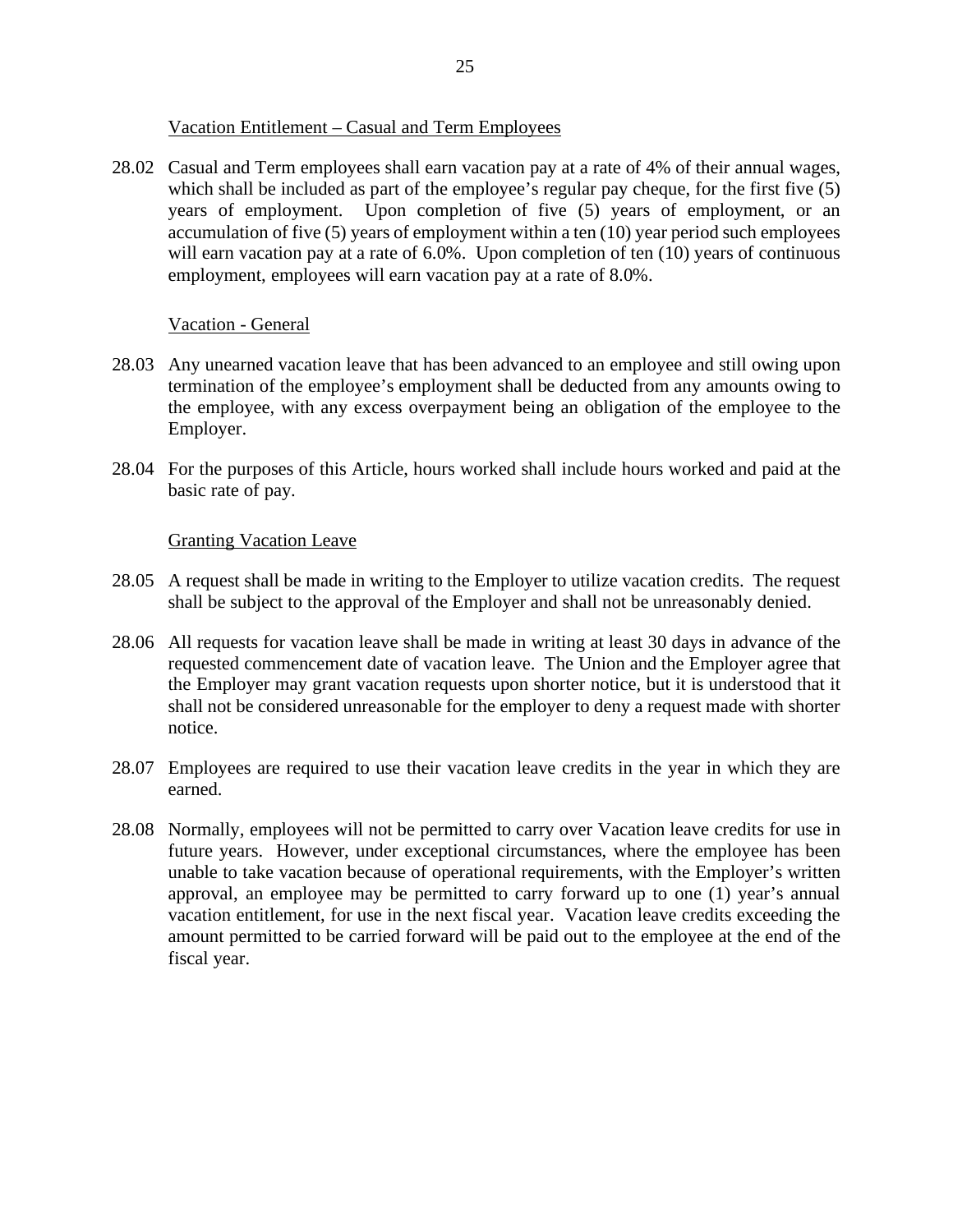## **ARTICLE 29 - SICK LEAVE**

- 29.01 An employee shall earn sick leave credits at the rate of eleven point two five (11.25) hours for each month in which the employee receives pay for at least seventy-five (75) hours.
- 29.02 Subject to this Article, all absences on account of illness on a normal work day (exclusive of designated holidays) shall be charged against an employee's accumulated sick leave credits.
- 29.03 In circumstances where sick leave would be authorized but the employee has insufficient or no sick leave credits, at the discretion of the Employer, she may be granted sick leave in advance of up to 40 hours which shall be charged against future credits earned. If the employee's employment terminates before she earns sick leave credits equivalent to those advanced, the Employer shall deduct these amounts from any amounts owing to the employee with any excess amounts being an obligation of the employee to the Employer.
- 29.04 Employees who will be absent from work due to illness or injury shall notify the Manager as soon as possible.
- 29.05 An employee is required to produce a certificate from a qualified medical practitioner, certifying that such employee was unable to carry out their duties due to illness:
	- (a) for sick leave in excess of five  $(5)$  working days; and
	- (b) upon the Employer's request, if the Employer believes it has reason to do so.

#### Family Leave

- <span id="page-28-0"></span>29.06 Full-time and part time employees shall be entitled to use sixteen (16) hours of sick leave credits and sixteen (16) hours of leave without pay in a fiscal year for family leave.
- 29.07 For the purpose of this clause, family is defined as spouse (or common-law partner resident with the employee), children (including foster children or children of spouse or commonlaw partner), parents (including step-parents or foster parents), or any relative permanently residing in the employee's household or with whom the employee permanently resides.
- 29.08 Subject to clause [29.06,](#page-28-0) the Employer shall grant sick leave with pay under the following circumstances:
	- (a) take a family member for medical or dental appointments, or for appointments with school authorities or adoption agencies, if the supervisor was notified of the appointment as far in advance as possible;
	- (b) to provide for the immediate and temporary care of a sick member of the employee's family and to provide an employee with time to make alternate care arrangements where the illness is of a longer duration;
	- (c) to provide for the immediate and temporary care of an elderly member of the employee's family;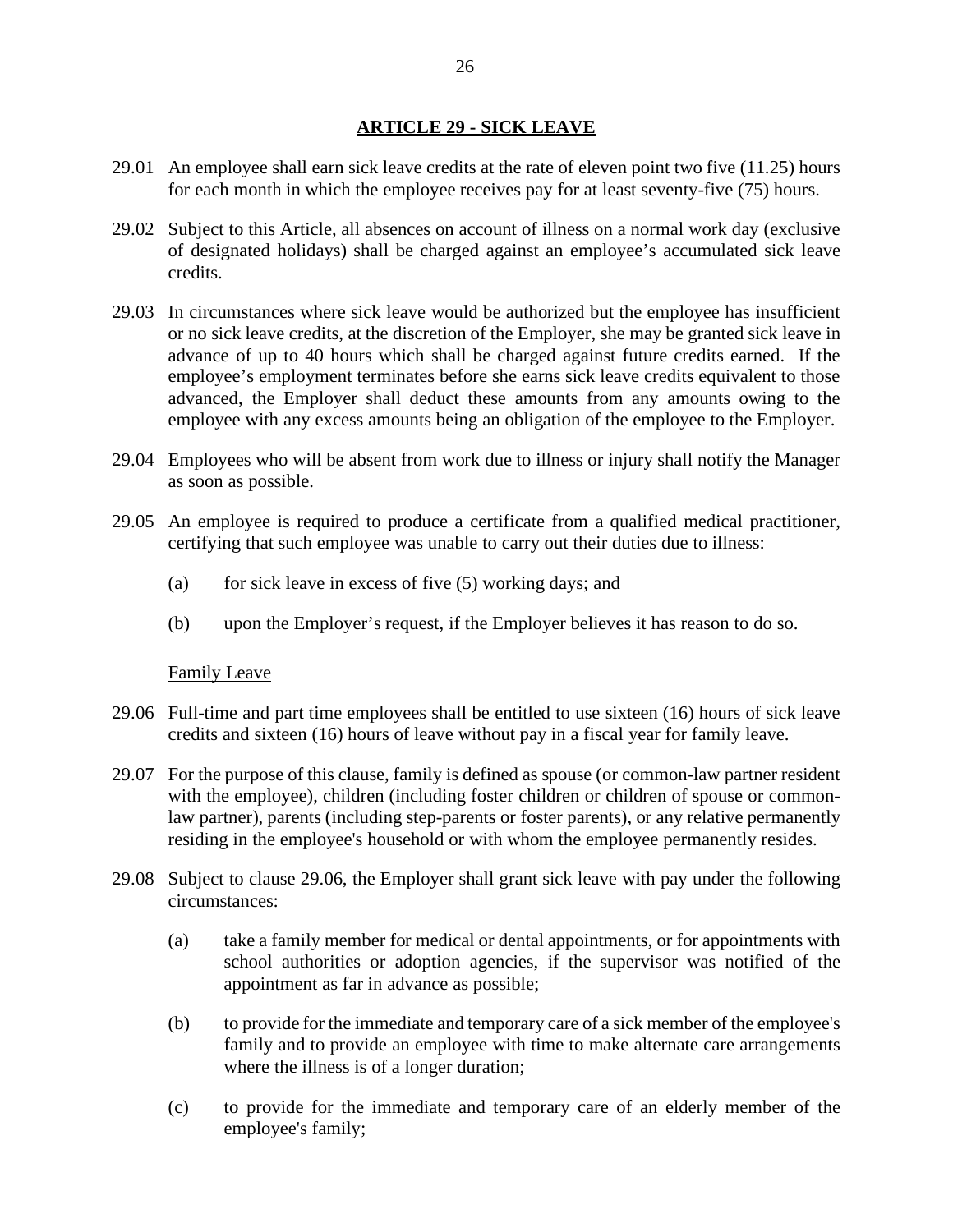- (d) for needs directly related to the birth or to the adoption of the employee's child.
- (e) When an employee is a victim of family violence.

#### Self-Care

29.09 Full-time and Part-time employees shall be entitled to use up to sixteen (16) hours of sick leave for self-care. Employees must obtain approval from the Employer before taking self-care leave. Such leave may not be unreasonably denied. Self-care leave may not be taken in conjunction with any other leave.

# **ARTICLE 30 - PREGNANCY, PARENTAL AND ADOPTION LEAVE**

#### Pregnancy Leave

- 30.01 Every employee who has completed six (6) consecutive months of continuous employment with the Employer and who becomes pregnant shall be granted seventeen (17) consecutive weeks maternity leave without pay commencing at any time during the seventeen  $(17)$ week period immediately preceding the expected date of delivery, provided that the employee gives the Employer written notice at least four (4) weeks before the day on which the employee expects to commence her leave, unless the employee stops working because of complications caused by the pregnancy or because of a birth, still birth or miscarriage that happens earlier than the employee expected to give birth, in which case, the employee shall notify the Employer of the date of commencement of the leave.
- 30.02 The Employer may:
	- (a) upon written request from the employee, defer the commencement of maternity leave without pay of an employee or terminate it earlier than seventeen (17) weeks after the date of the termination of her pregnancy;
	- (b) grant maternity leave without pay to an employee to commence earlier than seventeen (17) weeks before the expected termination of her pregnancy;
	- (c) where maternity leave without pay is requested, require an employee to submit a medical certificate certifying pregnancy.
- 30.03 An employee who has not commenced Pregnancy Leave may elect to use earned vacation credits up to and beyond the date her pregnancy terminates.
- 30.04 An employee who has not commenced Pregnancy Leave may also use her sick leave credits up to and beyond the date that her pregnancy terminates, subject to the provisions of the Sick Leave Article. For the purposes of this clause, illness or injury as defined in the Sick Leave Article shall include medical disability related to pregnancy. The employee may be asked to provide a medical certificate.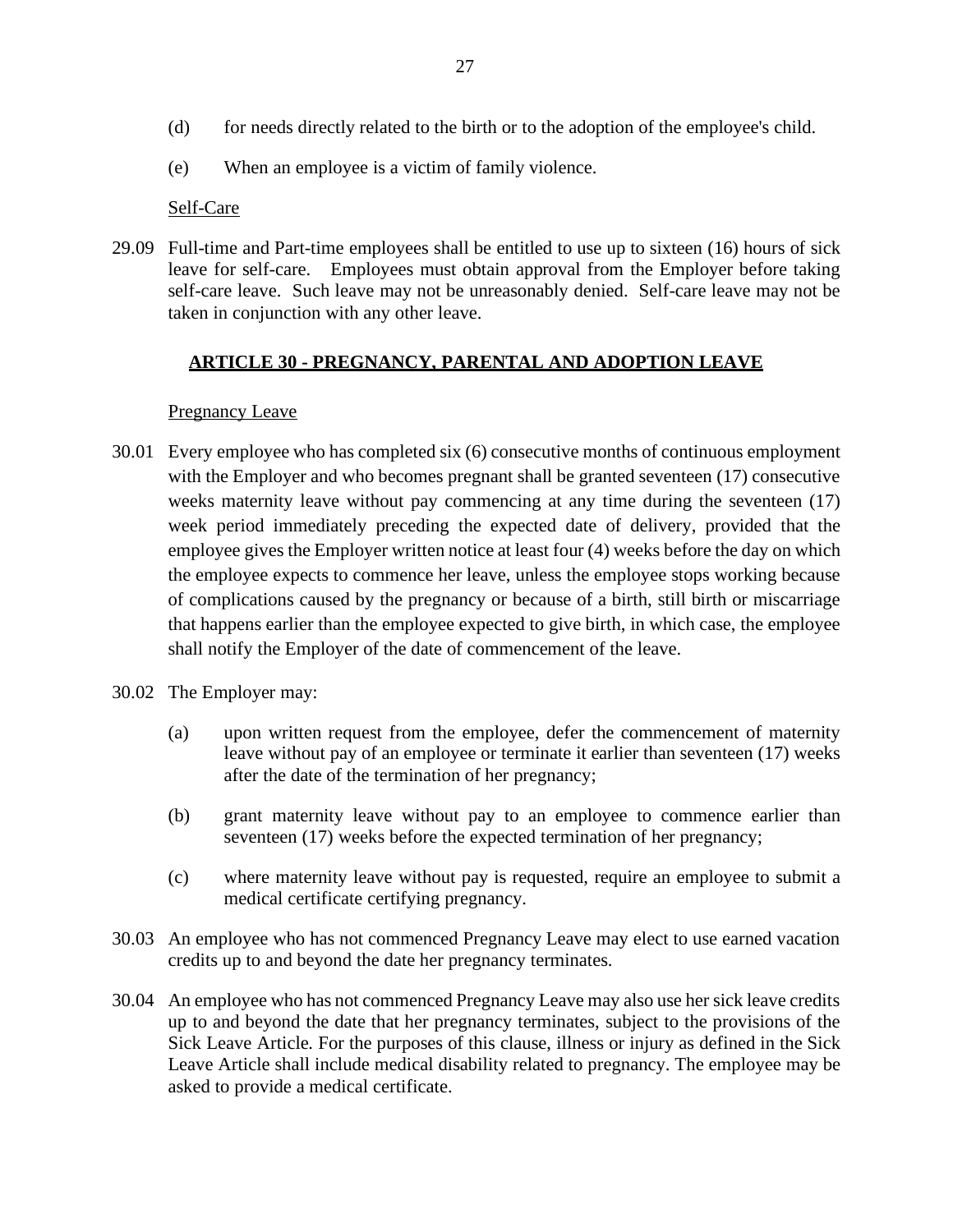## Parental and Adoption Leave

- 30.05 An employee, other than an employee eligible for Pregnancy Leave, who becomes a parent, is entitled to either Standard Parental Leave without pay for a period of up to thirty-seven (37) weeks, or Extended Parental Leave without pay for a period of up to sixty-three (63) weeks, provided that the employee gives at least four (4) weeks' notice in writing (unless there is a valid reason why such notice cannot be given) to the Employer of the date of commencement of the leave and duration of the leave, where:
	- (a) An employee becomes a parent through the birth of a child or children, where the employee will have actual care or custody; or
	- (b) An employee becomes a parent through adoption of a child or children in the care of the employee for the purpose of adoption.

The employee's election of either Standard or Extended Parental Leave is irrevocable.

- 30.06 An employee who takes Pregnancy Leave may also take either Standard Parental Leave, without pay, for a period of up to thirty-five (35) weeks or Extended Parental Leave without pay for a period of up to sixty-one (61) weeks, immediately following the expiry of her pregnancy leave. The employee's election of either Standard or Extended Parental Leave is irrevocable.
- 30.07 An eligible employee, who is absent from work in accordance with this Article may remain on the group benefits and contribute to the pension plan for the period of the leave, provided the employee pays both the employee and Employer portion of the premiums for the pension plan coverage and group benefits coverage. A payment schedule will be established by mutual agreement prior to the employee taking leave.
- 30.08 Leave granted under this Article shall be counted for the calculation of "continuous employment".
- 30.09 When an employee returns to work upon the expiry of Pregnancy or Parental Leave, the employee will resume work in the position held immediately before the leave began, or where that position is not available, in a comparable position with not less than the same rate of pay the employee earned prior to the leave(s). Where an employee becomes eligible for a pay increment or an increase in pay during the leave period, on return to work, the employee's rate will be adjusted accordingly.
- 30.10 When an employee returns to work upon the expiry of extended Parental Leave, she will resume work in the position held immediately before the leave began, or where that position is not available, in a comparable position with not less than the same wages and benefits, and with no loss of seniority or benefits accrued to the commencement of the extended parental leave. Seniority shall not accumulate and pay increments shall not be given during a period of parental leave in excess of that provided by the Employment Standards Act.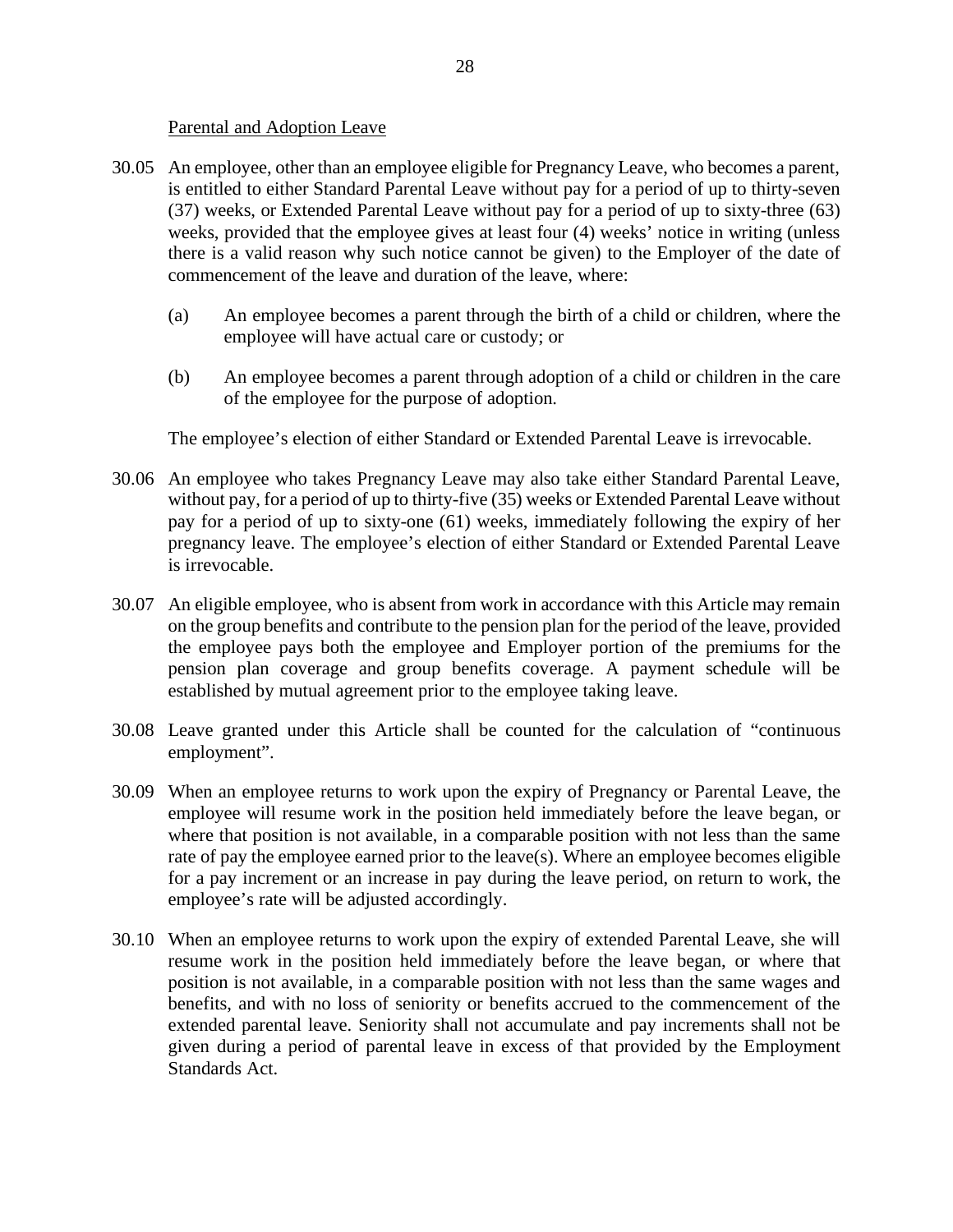## **ARTICLE 31 - OTHER LEAVES**

#### General Leave

31.01 Subject to operation requirements, employees may apply in writing for an unpaid leave of absence for personal reasons for a maximum of three (3) months. Such leave may be granted at the Employer's discretion, but shall not be unreasonably denied. No benefits shall be earned/accrued during such leave.

#### Bereavement Leave

- 31.02 All full-time and part-time employees shall receive a leave of absence of up to five consecutive working days from work, without loss of regular pay, in the event of the death of a member of the immediate family. For the purpose of this article, immediate family is defined as an employee's father, mother, step-parent, brother, sister, spouse, common-law spouse, child, step-child, foster child, father-in-law, mother-in-law, grandmother, grandfather, grandchild, son-in-law, daughter-in-law, brother-in-law, sister-in-law and any relative permanently residing in the employee's household or with whom the employee presently resides.
- 31.03 In addition, up to three (3) additional days of leave without pay shall be granted for the purpose of travel if the family member resides outside of Fort Smith or ceremonies take place outside Fort Smith.

#### Court Leave/Jury Witness Leave

31.04 Leave with pay shall be granted to an employee who is required to serve on a jury or by summons to attend as a witness in any court proceedings. The Employer shall pay the difference between an employee's regular pay and any remuneration received by the employee as a result of serving on a jury or as a witness.

#### Compassionate Care Leave

- 31.05 The Employer shall grant Compassionate Care Leave to employees who will be providing care or support to a family member who has a serious medical condition and is in significant risk of dying.
- 31.06 Compassionate Care Leave is unpaid leave for a period of twenty eight (28) weeks in a fifty-two (52) week period.
- 31.07 Compassionate Care Leave can last up to twenty-eight (28) weeks and can be taken in one or more periods of a minimum of one week in duration.
- 31.08 The employee may not remain on leave after the week in which the family member's death occurs, or in any event, after the twenty-six (26) week period referred to in the medical certificate.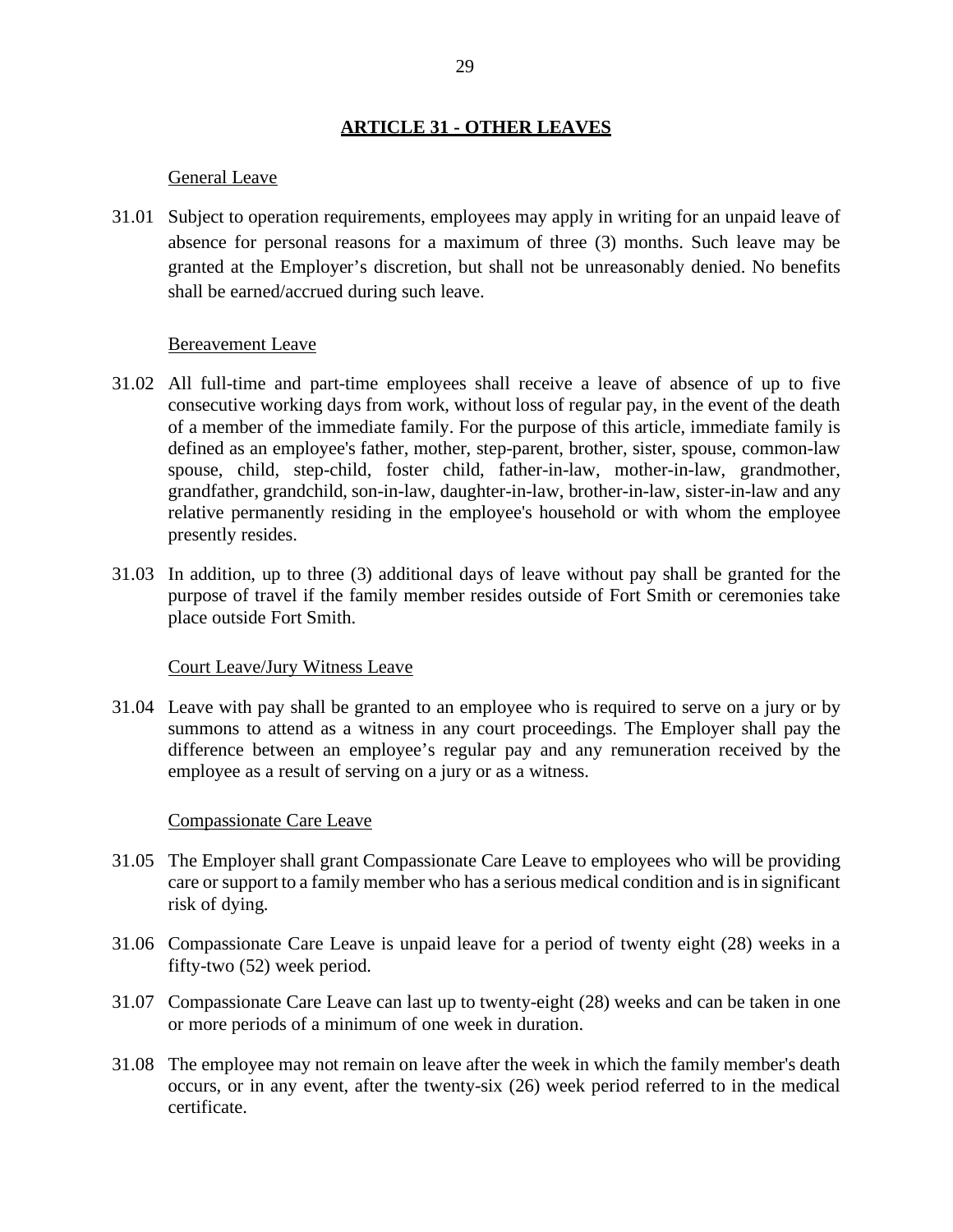- 31.09 The aggregate Compassionate Care Leave that may be taken in respect of the care and support of the same family member must not exceed twenty-eight (28) weeks in a fifty-two week period.
- 31.10 The Employer shall accept no liability should the employee be unable to receive the Employment Insurance benefits while on Compassionate Care Leave.
- 31.11 For the purposes of this Article, a "family member" includes employee's spouse (includes common law or same sex spouse); a parent or foster parent of the employee; a child, stepchild or foster child of the employee or employee's spouse or other members of the family as identified through Employment Standards provisions.
- 31.12 An employee who intends to take Compassionate Care Leave shall:
	- (a) Provide written notice to the employer. An employee who must begin the leave before providing written notice, is required to provide the written notice as soon as possible after commencing the leave.
	- (b) Provide a certificate from a qualified health practitioner confirming that a family member has serious medical condition and is in significant risk of dying within a period of 26 weeks.
- 31.13 The Employer shall:
	- (a) Continue to pay the Employer's share of the premiums to certain benefits (i.e. RRSP plans, life and extended health insurance plans, accidental death plans and dental plans) that were provided to the employee before the leave;
	- (b) Include the period of the leave in calculating the length of the employee's employment for seniority and other purposes;
	- (c) Reinstate the employee to the same position after the leave or to a comparable position if the employee's position no longer exists.
- 31.14 There is no limit on the number of Compassionate Care Leaves an employee may take and there is no specified period of time that an employee must work between successive leaves.
- 31.15 Employees are entitled to take more than one leave in respect of the same family member if a health practitioner issues another certificate.
- 31.16 An eligible employee, who is absent from work on Compassionate Care Leave may remain on the group benefits and contribute to the pension plan for the period of the leave, provided the employee pays both the employee and Employer portion of the premiums for the pension plan coverage and group benefits coverage. A payment schedule will be established by mutual agreement prior to the employee taking leave.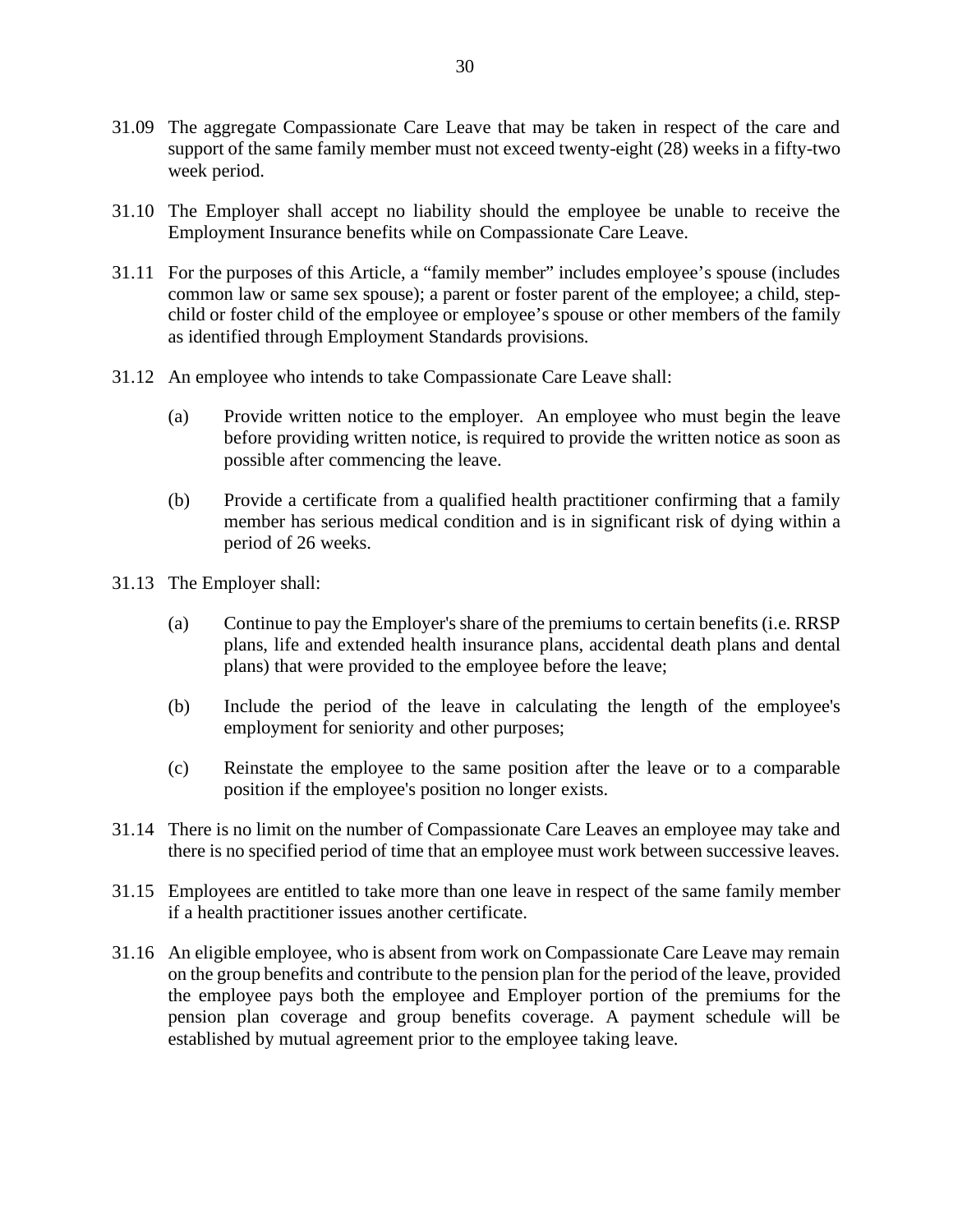## Family Violence Leave

- 31.17 Employees experiencing family violence shall be granted leave with pay up to five (5) days per fiscal year to attend appointments with professionals, legal proceedings, and engage in any other necessary activities to support their health, safety and security. Such leave shall generally be taken in full days, however, leave may be taken in a fraction of a day, with prior approval from the Employer.
- 31.18 Upon exhausting the 5 days of paid leave under Article 31.17, an employee shall be entitled to unpaid Family Violence Leave as set out under the *Employment Standards Act*.

# Voting Leave

31.19 Leave with pay shall be granted in order to allow the employee to vote in municipal, territorial and federal elections. The Employer shall ensure that all employees have three (3) consecutive hours free to vote during the hours the polls are open. The Employer reserves the right to schedule this leave and will endeavor to minimize the time away from work.

# **ARTICLE 32 - JOINT CONSULTATION COMMITTEE**

- 32.01 Recognizing the mutual benefits of joint consultation, the parties agree to establish a Joint Consultation Committee (JCC) consisting of up to two (2) Union representatives and up to two (2) Employer representatives. The JCC will meet once every six (6) months, or as required by the parties. The date of such scheduled meetings shall be determined by the Employer, upon no less than two (2) weeks' notice to the Union representatives.
- 32.02 JCC meetings will be used to discuss labour relations matters of concern to both parties, except grievances and negotiations, as well as health and safety matters. An agenda will be exchanged by the parties one (1) week in advance of the meetings. The JCC will not have the right to alter or amend any terms of the Collective Agreement. JCC meetings will be held during the Employer's normal hours of operation and employees attending will not lose regular pay while in attendance. The JCC meetings will be chaired on a rotating basis between the Union and the Employer. Minutes shall be kept of all JCC meetings by a mutually acceptable member of the Committee and shall be circulated to the JCC members prior to the next scheduled meeting.
- 32.03 The JCC shall develop and conduct an annual risk assessment of the workplace.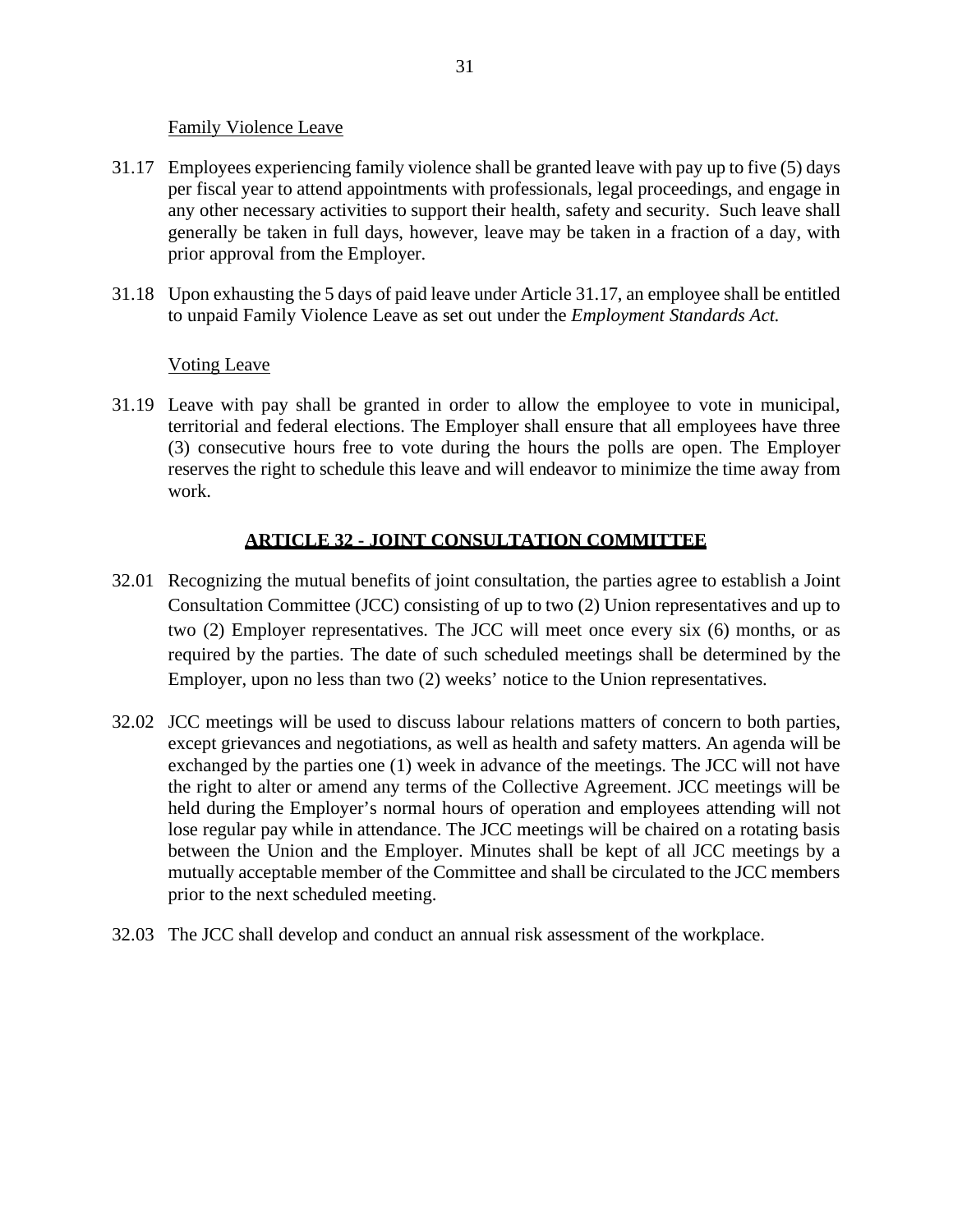#### **ARTICLE 33 - PARTICIPATION IN THE SHELTER MOVEMENT**

- 33.01 The Employer shall post all new minutes from meetings of the YWCA, NWT Board of Directors in the staff office. Board meeting minutes from meetings after September of 2019 shall be made available for review on the staff computer.
- 33.02 The Employer shall provide training and opportunities to attend shelter-related meetings to Full-time and Part-time employees.
- 33.03 The Employer will consider requests by Full-time and Part-time employees to attend specific trainings and meetings.

# **ARTICLE 34 - TECHNOLOGICAL CHANGE**

34.01 The parties agree to adhere to the provisions of the *Canada Labour Code* as it relates to technological change.

# **ARTICLE 35 - WORKERS COMPENSATION**

35.01 An employee who applies for Workers' Safety and Compensation Commission ("WSCC") benefits and is awaiting a response to the claim, may, subject to providing appropriate medical information, draw upon their accumulated Sick Leave Bank to the extent of their Sick Leave entitlement, on the condition that they agree to have the WSCC reimburse the Employer if their claim is approved. Such payments shall not be made if the employee refuses modified duties as approved by the WSCC. Money received from the WSCC by the Employer will be re-credited to the employee's sick leave bank.

## **ARTICLE 36 - PENSION PLAN AND BENEFITS**

- 36.01 The Employer shall continue to maintain and administer its existing pension plan for eligible Bargaining Unit employees, for the period of this Agreement.
- 36.02 The Employer will maintain current levels of employee benefit coverage through a policy or policies of insurance to cover eligible employees for the period of this Agreement.
- 36.03 Employee benefit coverage shall be provided only to eligible employees. Eligibility for coverage and benefits shall be subject to all terms and conditions of the applicable insurance policy.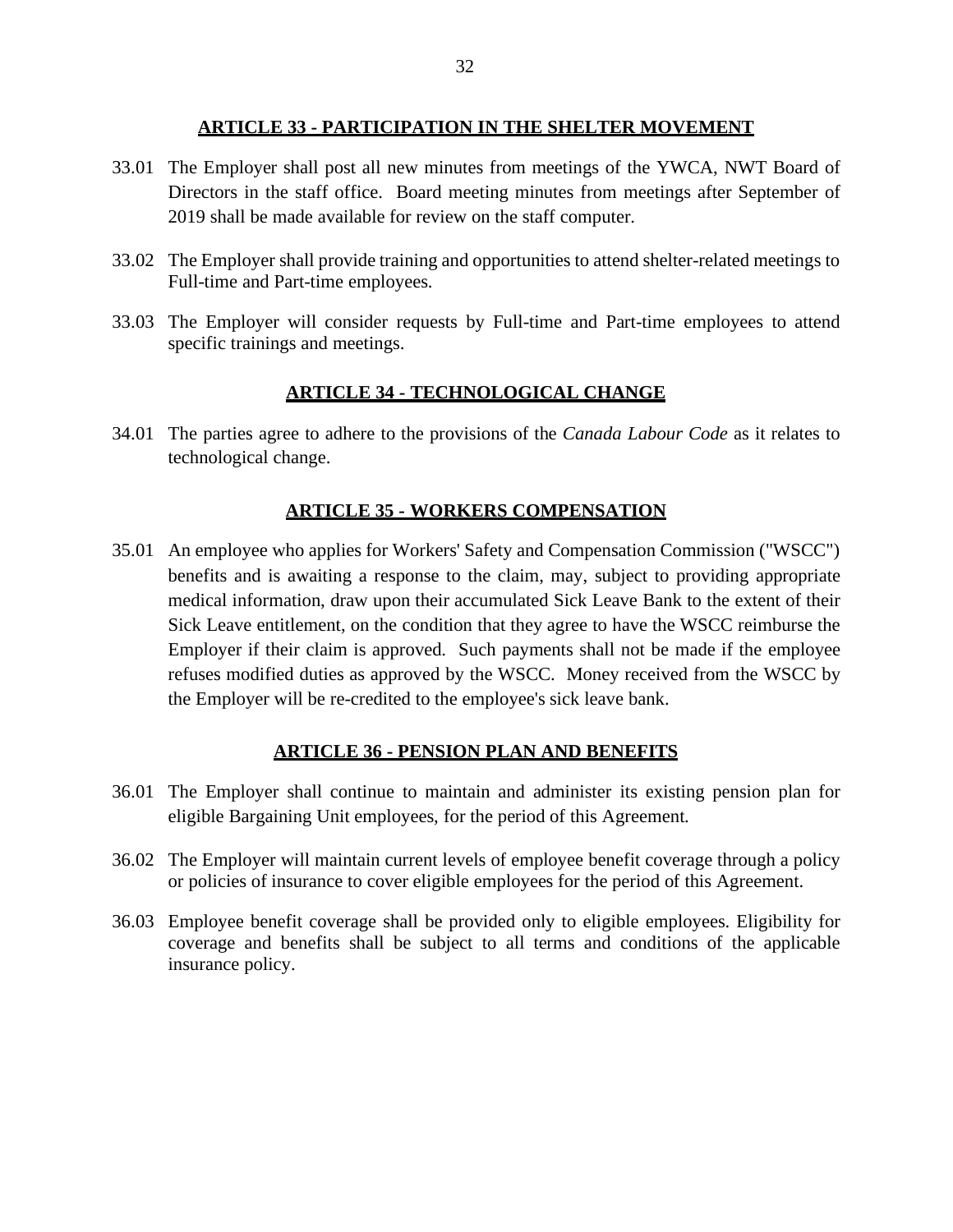#### **ARTICLE 37 - JOB DESCRIPTION**

37.01 The Employer will establish job descriptions for bargaining unit positions and provide a copy of each current bargaining unit job description to the Union. Employees may obtain a copy of their current job description or view the job description of posted positions in the Manager's office.

# **ARTICLE 38 - JOB CLASSIFICATIONS**

38.01 During the term of this Agreement, if a new or revised classification is implemented by the Employer, the Employer shall negotiate with the Union the rate of pay for the new or revised classification. If the parties fail to reach agreement within sixty (60) days from the date on which the Employer submits the new or revised classification to the Union, the Union may refer the matter to arbitration. The arbitrator's decision will be retroactive to the date of implementation of the new or revised classification.

# **ARTICLE 39 - COPY OF CONTRACT**

- 39.01 Within fifteen days of hiring a new employee and subject to operational requirements and upon receipt of reasonable advance notice, the Employer shall provide a representative of the Union fifteen (15) minutes, with no loss of pay or benefits, to acquaint the new member with the benefits and responsibilities of Union membership and of signing dues deduction authorization cards, etc.
- 39.02 The Union shall be responsible for printing and distributing copies of the collective agreement and will provide the Employer with sufficient copies for their use.

## **ARTICLE 40 - DURATION AND RENEWAL**

- 40.01 The term of this agreement shall be from June 1, 2019 to May 31, 2023. All provisions of this agreement take effect on the date of ratification unless otherwise specified.
- 40.02 Notwithstanding the preceding, the provisions of this Agreement, including the provisions for the adjustments of disputes in Article 16, shall remain in effect during the negotiations for its renewal and until a new Agreement becomes effective, or until requirements of Section 89(1) of the *Canada Labour Code* have been met.
- 40.03 Within four (4) months preceding the termination of this Agreement, either party may, by written notice, require the other party to commence bargaining collectively with a view to the conclusion, renewal or revision of the Agreement.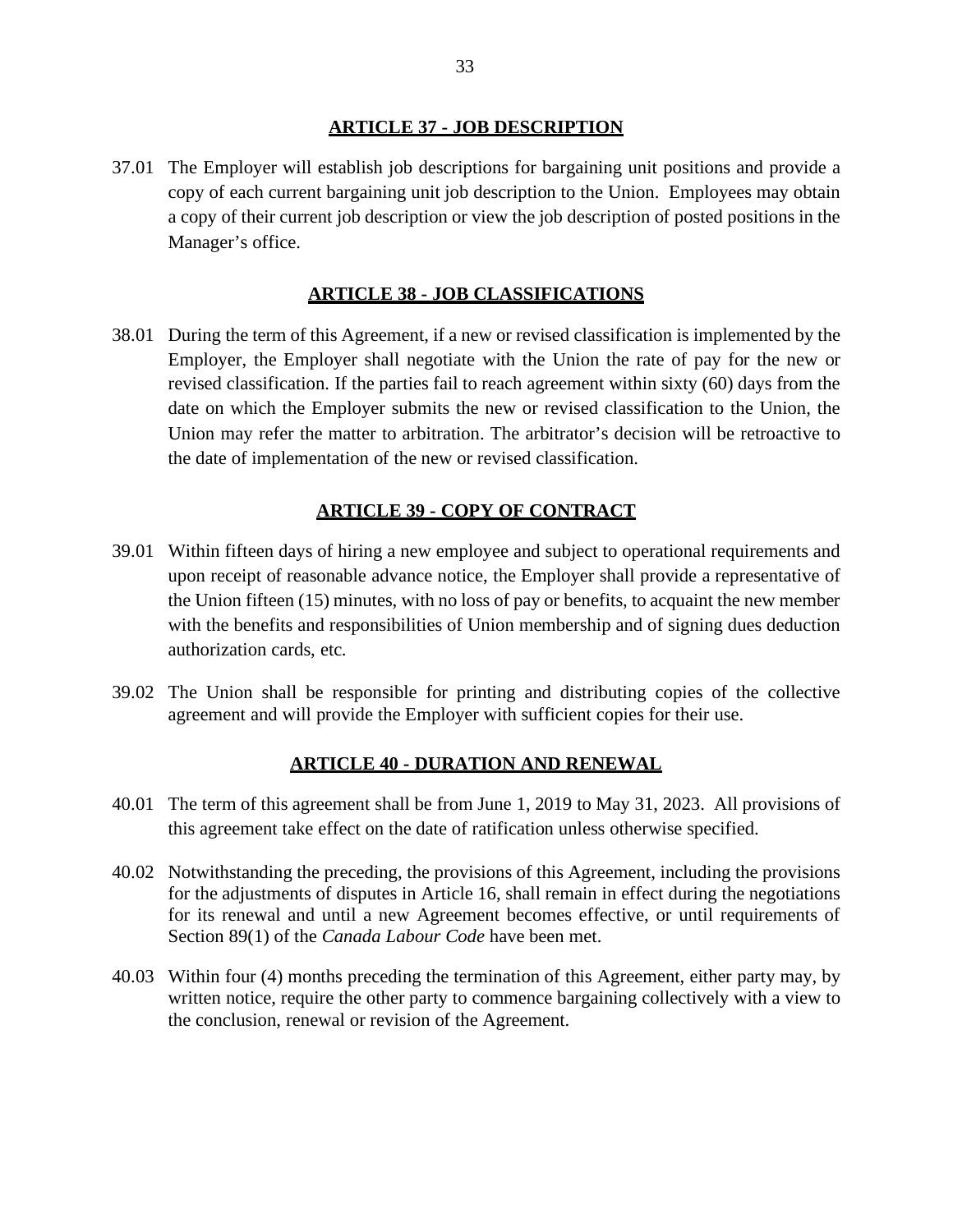iburp-Ses

**Signed this 18 day of January 2021.** 

**On behalf of the Young Women's Christian Association of Yellowknife, N.W.T.**

Lyda Fuller tos Hauta **Executive Director** 

**Public Service Alliance of Canada**

**On behalf of the**

cuix Beautien

Louise Beaulieu Bargaining Team Member

April Davies Shelter Manager

 $f(x)$ 

Michelle Thériault Negotiator

Kim Macdonald Bargaining Team Member

Jack Bourassa Regional Executive Vice-President North

Todd Parsons President, Union of Northern Workers

 $x \sim 0$ 

Verda Cook Negotiator, PSAC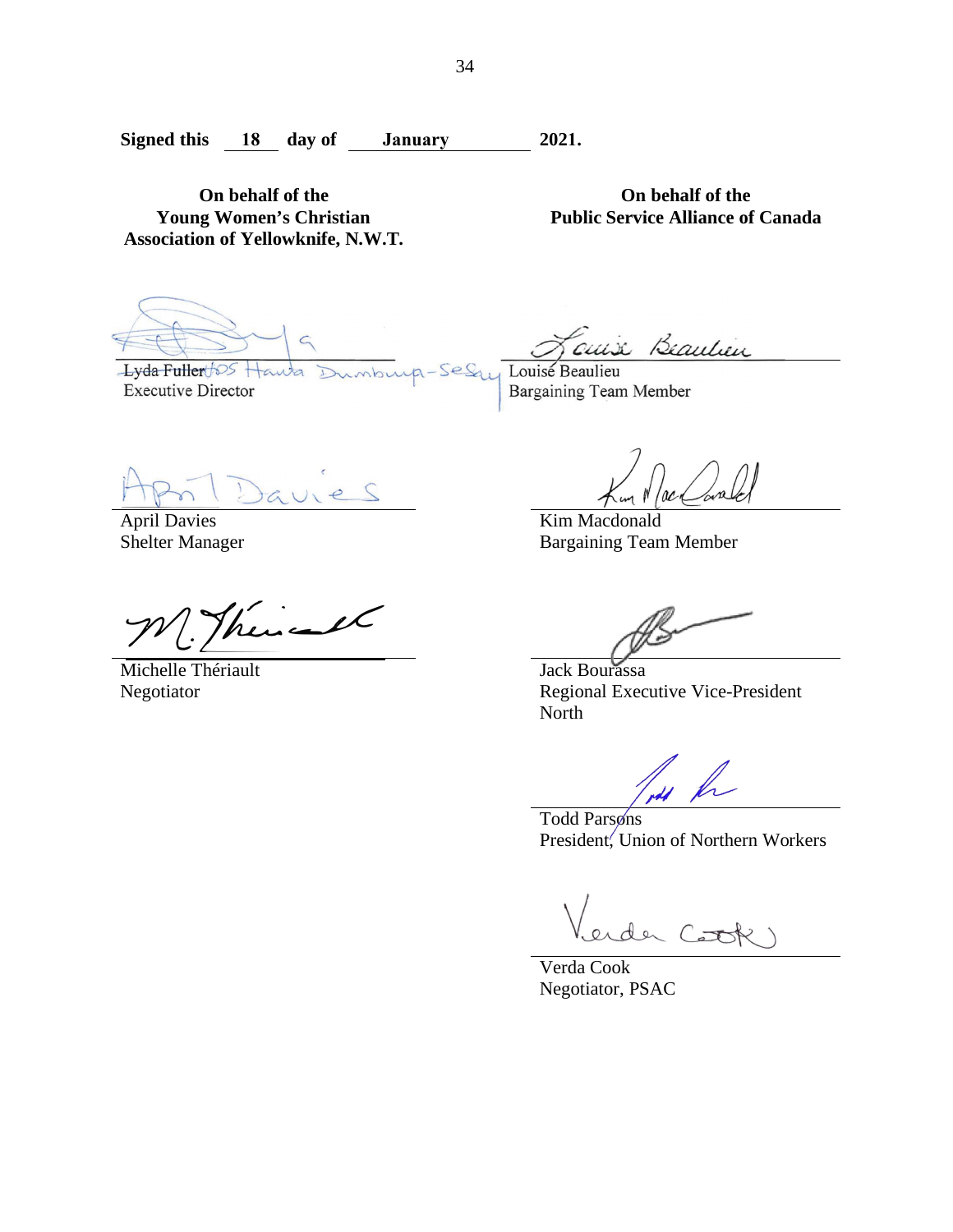# **APPENDIX A - HOURLY RATES OF PAY**

# **Effective June 1, 2019**

# **2.5%**

| <b>Position</b>                 |         |         |                         | Step 1   Step 2   Step 3   Step 4   Step 5   Step 6   Step 7   Step 8 |         |                                  |                                                 |                                                                                                                                                                                                                                                                                                                                            |
|---------------------------------|---------|---------|-------------------------|-----------------------------------------------------------------------|---------|----------------------------------|-------------------------------------------------|--------------------------------------------------------------------------------------------------------------------------------------------------------------------------------------------------------------------------------------------------------------------------------------------------------------------------------------------|
| Full-time crisis support worker | \$27.69 | \$28.38 | $\vert$ \$29.09 $\vert$ | $\vert$ \$29.82   \$30.56   \$31.33   \$32.11                         |         |                                  |                                                 | \$32.91                                                                                                                                                                                                                                                                                                                                    |
| Part-time crisis support worker | \$25.76 | \$26.40 | \$27.06                 | \$27.74                                                               |         | $$28.43 \mid $29.14 \mid $29.87$ |                                                 | \$30.62                                                                                                                                                                                                                                                                                                                                    |
| Casual worker                   | \$20.86 | \$21.39 | \$21.92                 | \$22.47                                                               | \$23.03 |                                  | $\vert$ \$23.60 $\vert$ \$24.20 $\vert$ \$24.80 |                                                                                                                                                                                                                                                                                                                                            |
| <b>Students</b>                 | \$15.60 | \$16.00 |                         |                                                                       |         |                                  |                                                 | $$16.40 \mid $16.80 \mid $17.20 \mid $17.63 \mid $18.04 \mid $18.45 \mid $16.40 \mid $16.80 \mid $17.20 \mid $17.63 \mid $18.04 \mid $18.45 \mid $16.40 \mid $16.40 \mid $16.80 \mid $17.20 \mid $17.63 \mid $18.04 \mid $18.45 \mid $16.40 \mid $16.40 \mid $16.40 \mid $16.40 \mid $16.40 \mid $16.40 \mid $16.40 \mid $16.40 \mid $16.$ |

# **Effective June 1, 2020**

| <b>Position</b>                 | Step $1 \mid$ |         |         |         |                   | Step 2   Step 3   Step 4   Step 5   Step 6   Step 7   Step 8 |  |
|---------------------------------|---------------|---------|---------|---------|-------------------|--------------------------------------------------------------|--|
| Full-time crisis support worker | $$28.24$      | \$28.95 | \$29.67 |         |                   | $\vert$ \$30.42   \$31.17   \$31.96   \$32.75   \$33.57      |  |
| Part-time crisis support worker | \$26.28       | \$26.93 | \$27.60 | \$28.29 |                   | $\vert$ \$29.00   \$29.72   \$30.47   \$31.23                |  |
| Casual worker                   | \$21.28       | \$21.82 | \$22.36 | \$22.92 | $$23.49$ $$24.07$ | $\parallel$ \$24.68 $\parallel$ \$25.30                      |  |
| <b>Students</b>                 | \$15.91       | \$16.32 | \$16.73 | \$17.14 |                   | $$17.54 \mid $17.98 \mid $18.40 \mid $18.82$                 |  |

# **Effective June 1, 2021**

# **2.0%**

| <b>Position</b>                 | Step 1   Step 2   Step 3   Step 4   Step 5   Step 6   Step 7   Step 8                                                                                                                                                                                                                                                                      |  |  |  |
|---------------------------------|--------------------------------------------------------------------------------------------------------------------------------------------------------------------------------------------------------------------------------------------------------------------------------------------------------------------------------------------|--|--|--|
| Full-time crisis support worker | $$28.80 \mid $29.53 \mid $30.26 \mid $31.03 \mid $31.79 \mid $32.60 \mid $33.40 \mid $34.24 \mid $32.60 \mid $33.40 \mid $34.24 \mid $33.40 \mid $34.24 \mid $33.40 \mid $34.24 \mid $33.40 \mid $34.24 \mid $33.40 \mid $34.24 \mid $33.40 \mid $33.40 \mid $34.24 \mid $33.40 \mid $33.40 \mid $33.40 \mid $33.40 \mid $33.40 \mid $33.$ |  |  |  |
| Part-time crisis support worker | $$26.81 \mid $27.47 \mid $28.15 \mid $28.86 \mid $29.58 \mid $30.31 \mid $31.08 \mid $31.85 \mid $30.32 \mid $31.08 \mid $31.85 \mid $32.85 \mid $32.85 \mid $32.85 \mid $32.85 \mid $32.85 \mid $32.85 \mid $32.85 \mid $32.85 \mid $32.85 \mid $32.85 \mid $32.85 \mid $32.85 \mid $32.85 \mid $32.85 \mid $32.85 \mid $32.85 \mid $32.$ |  |  |  |
| Casual worker                   | $$21.71$   \$22.26   \$22.81   \$23.38   \$23.96   \$24.55   \$25.17   \$25.81                                                                                                                                                                                                                                                             |  |  |  |
| <b>Students</b>                 | $$16.23 \mid $16.65 \mid $17.06 \mid $17.48 \mid $17.92 \mid $18.34 \mid $18.77 \mid $19.20 \mid $16.79 \mid $19.20 \mid $16.65 \mid $17.06 \mid $17.48 \mid $17.92 \mid $18.34 \mid $18.77 \mid $19.20 \mid $16.65 \mid $16.65 \mid $17.06 \mid $17.48 \mid $17.92 \mid $18.34 \mid $18.77 \mid $19.20 \mid $18.34 \mid $18.77 \mid $19.$ |  |  |  |

# **Effective June 1, 2022**

| 2.0%                            |         |         |         |         |         |                                            |         |         |
|---------------------------------|---------|---------|---------|---------|---------|--------------------------------------------|---------|---------|
| <b>Position</b>                 | Step 1  |         |         |         |         | Step 2   Step 3   Step 4   Step 5   Step 6 | Step 7  | Step 8  |
| Full-time crisis support worker | \$29.38 | \$30.12 | \$30.87 | \$31.65 | \$32.43 | \$33.25                                    | \$34.07 | \$34.92 |
| Part-time crisis support worker | \$27.35 | \$28.02 | \$28.71 | \$29.44 | \$30.17 | \$30.92                                    | \$31.70 | \$32.49 |
| Casual worker                   | \$22.14 | \$22.71 | \$23.27 | \$23.85 | \$24.44 | \$25.04                                    | \$25.67 | \$26.33 |
| <b>Students</b>                 | \$16.55 | \$16.98 | \$17.40 | \$17.83 | \$18.27 | \$18.71                                    | \$19.14 | \$19.58 |